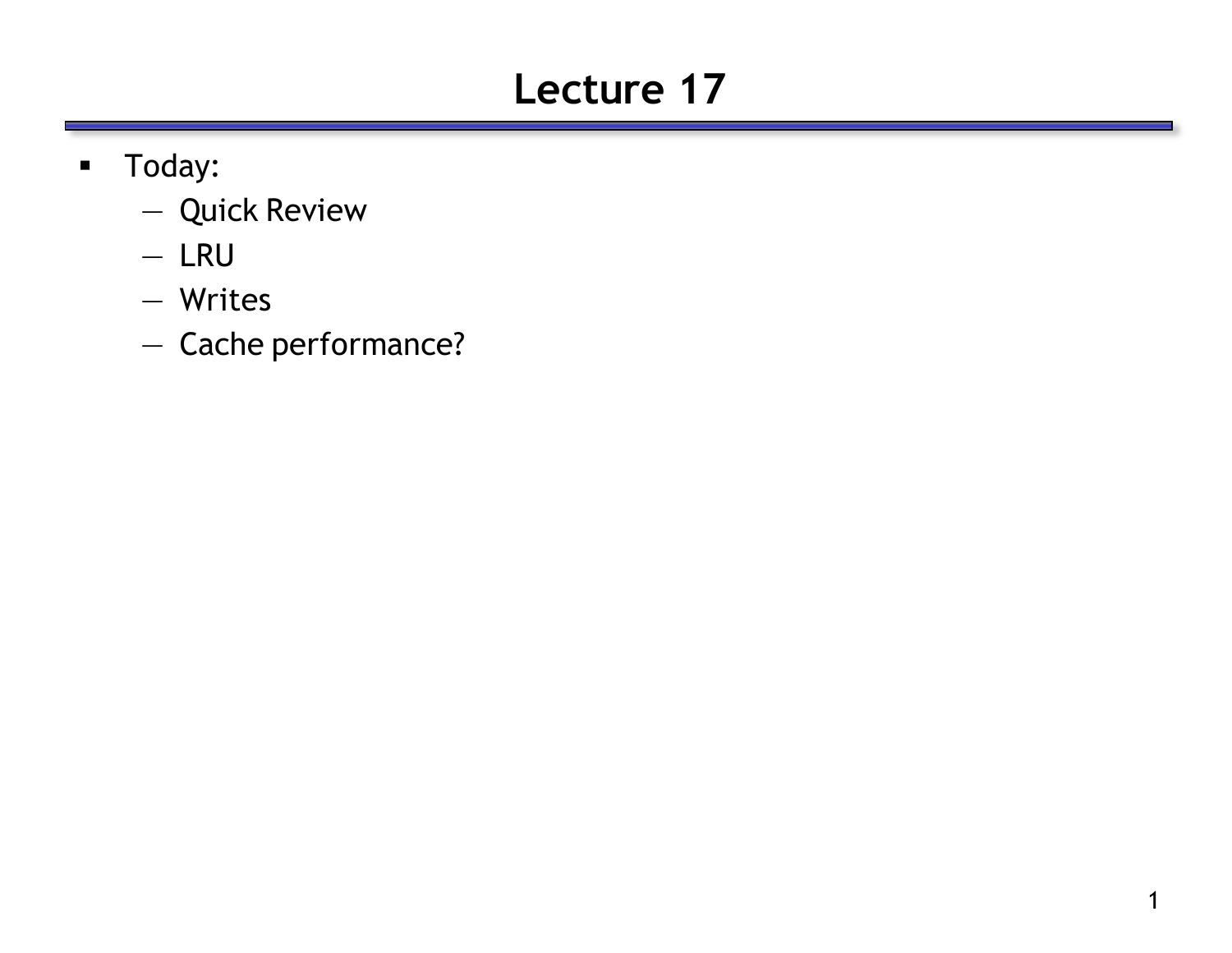# **Disadvantage of direct mapping**

- The direct-mapped cache is easy: indices and offsets can be computed with bit operators or simple arithmetic, because each memory address belongs in exactly one block.
- **But, what happens if a** program uses addresses

2, 6, 2, 6, 2, …?



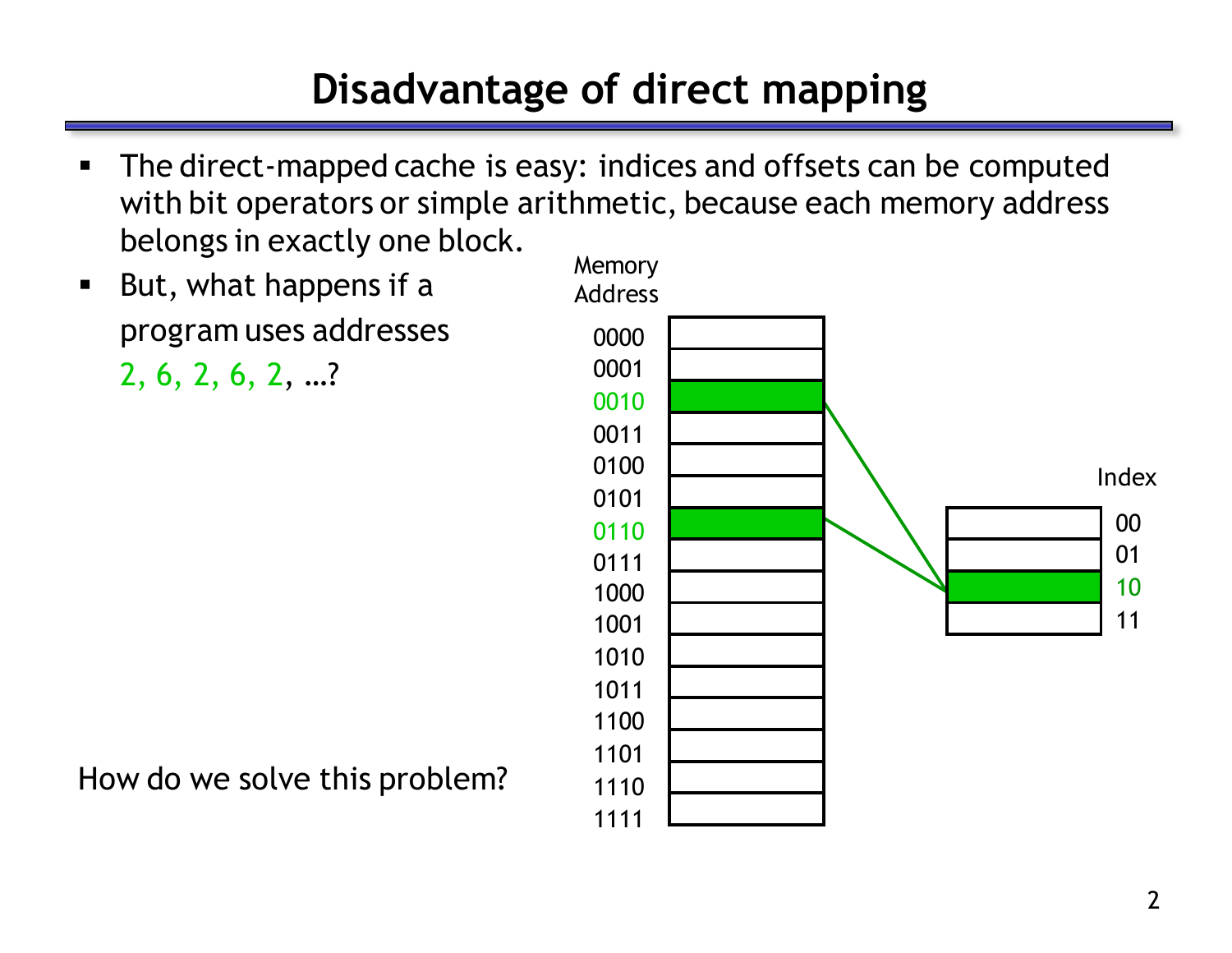- An intermediate possibility is a set-associative cache.
	- The cache is divided into *groups* of blocks, called sets.
	- Each memory address maps to exactly one set in the cache, but data may be placed in any block within that set.
- **If each set has 2<sup>x</sup> blocks, the cache is an 2<sup>x</sup>-way associative cache.**
- **Here are several possible organizations of an eight-block cache.**

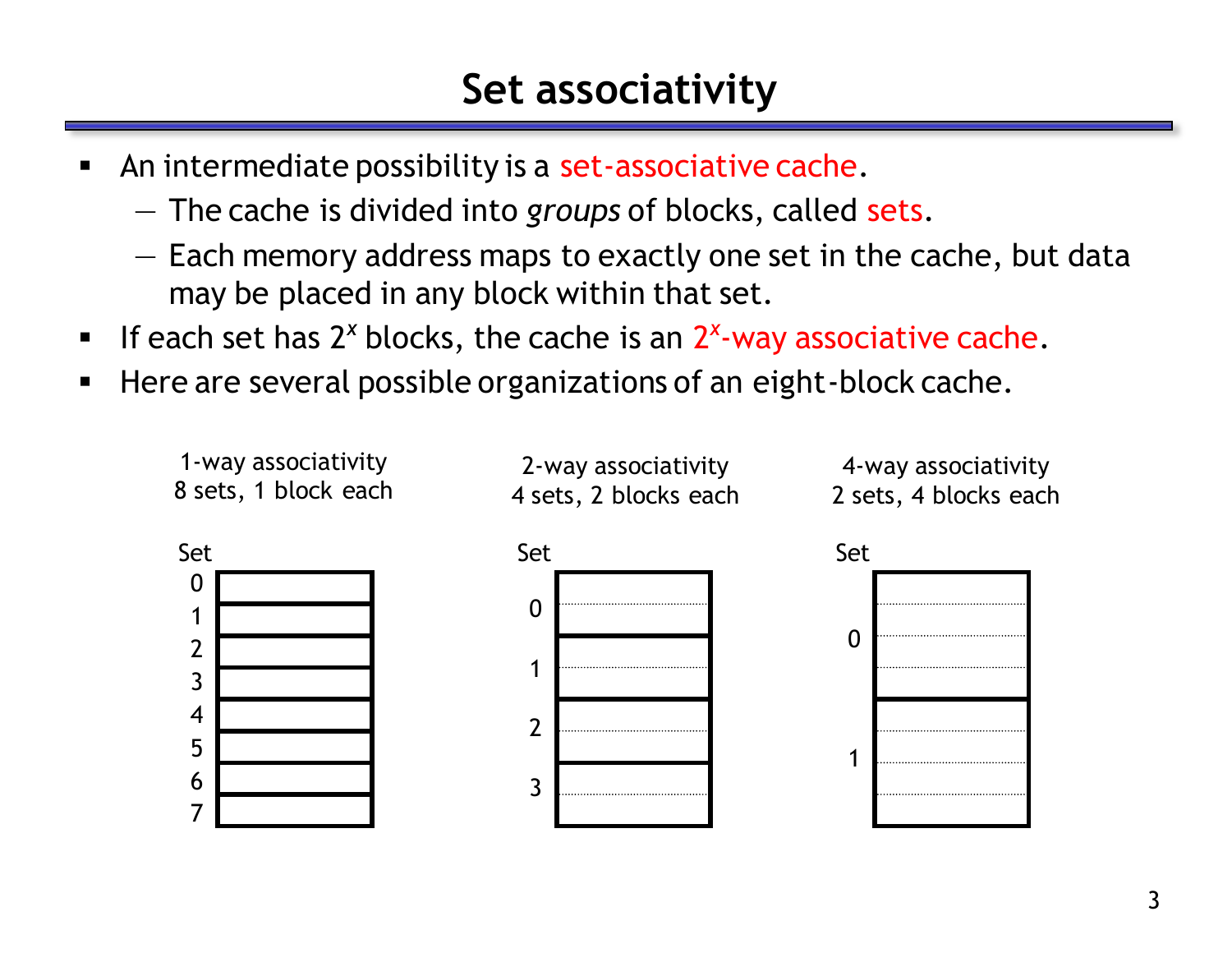#### **Quick exercise** *(hint hint)*

- Block size =  $16$  bytes
- Where would these addresses go?
	- $-$  0, 16, 32, 64, 128
- How can you figure out block size?
- **What about associativity?**
- **What about cache size?**

2-way associativity 4 sets, 2 blocks each

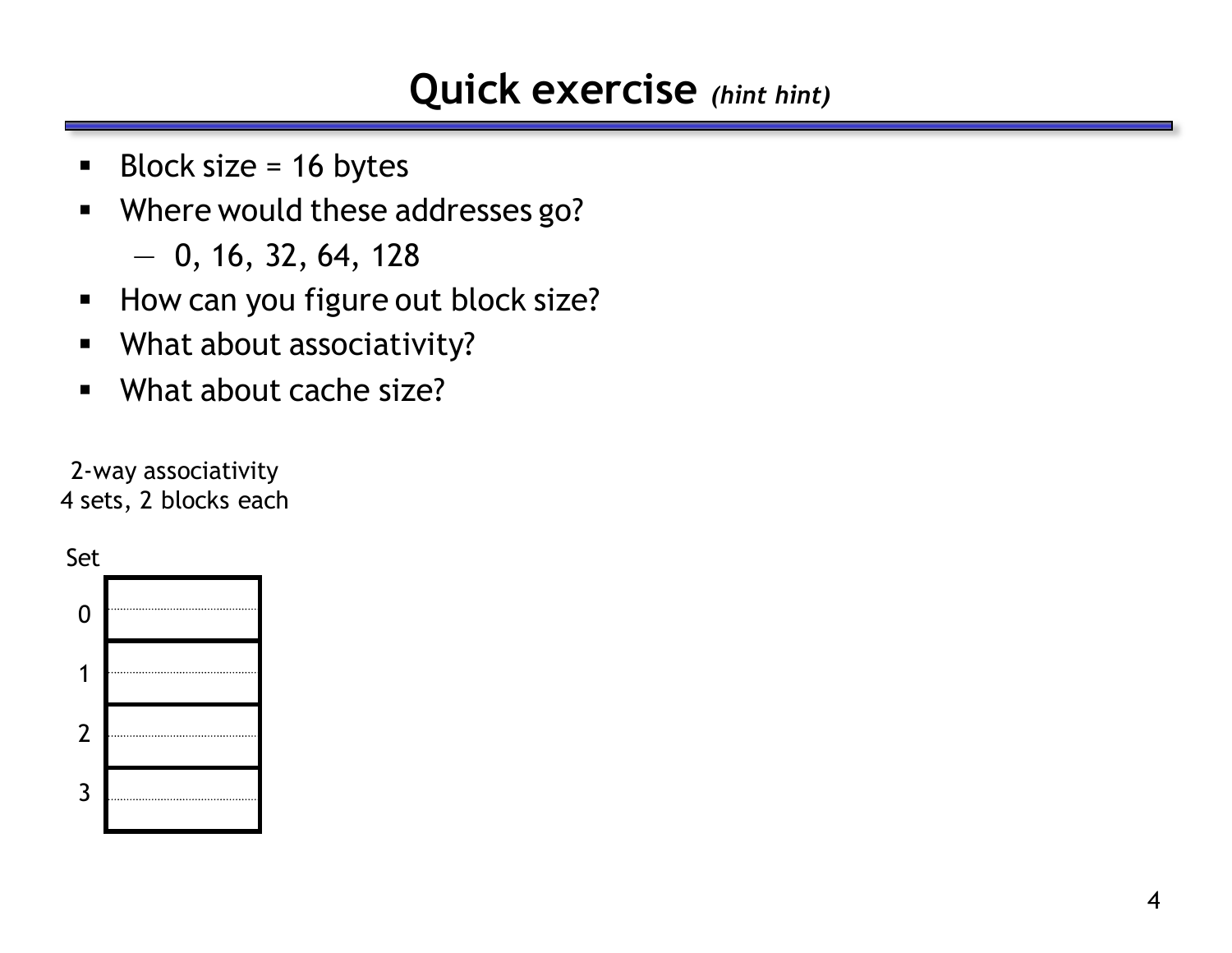## **Block replacement**

- Any empty block in the correct set may be used for storing data.
- If there are no empty blocks, the cache controller will attempt to replace the least recently used block, just like before.
- For highly associative caches, it's expensive to keep track of what's really the least recently used block, so some approximations are used. We won't get into the details.

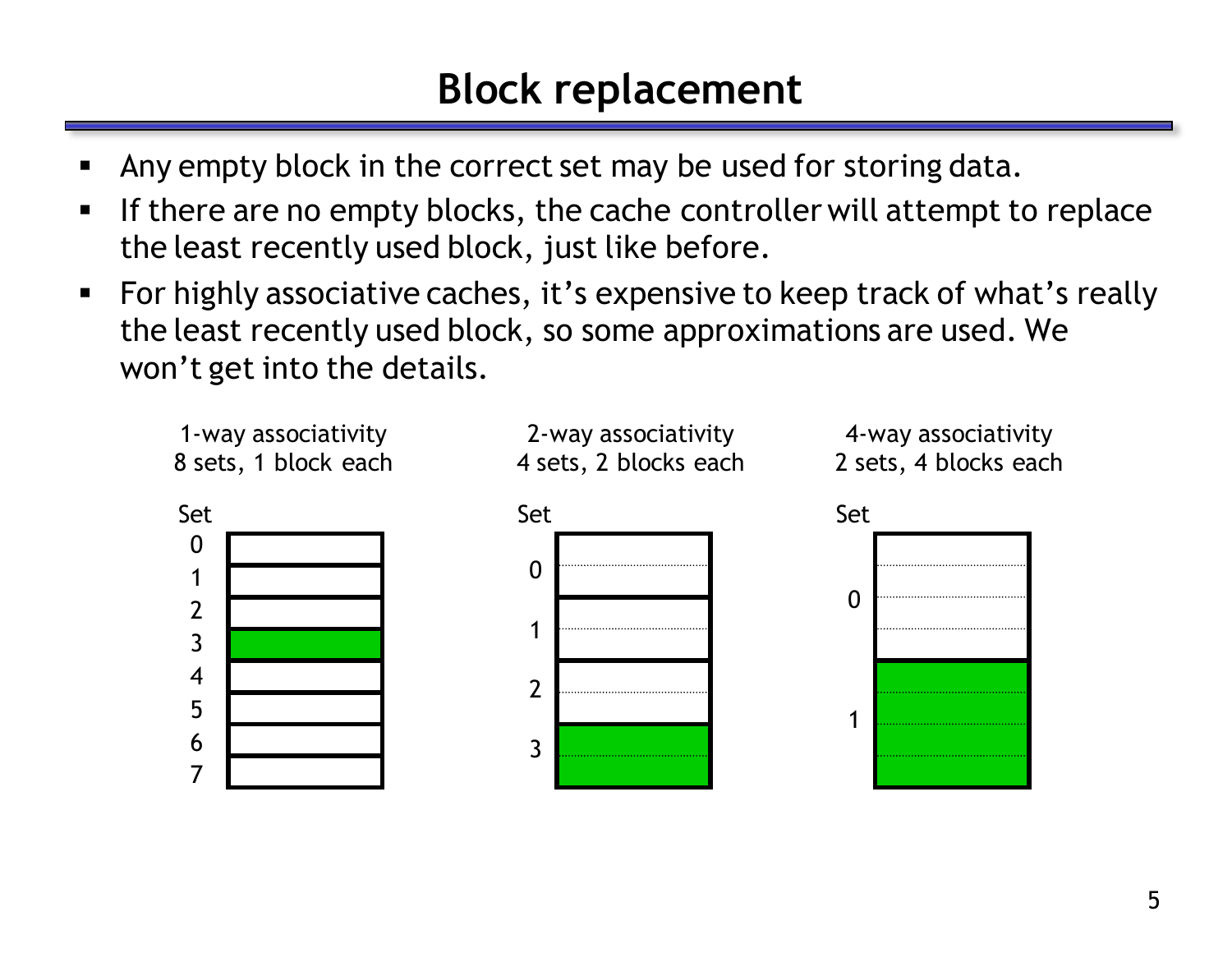- Assume a fully-associative cache with two blocks, which of the following memory references miss in the cache.
	- assume distinct addresses go to distinct blocks

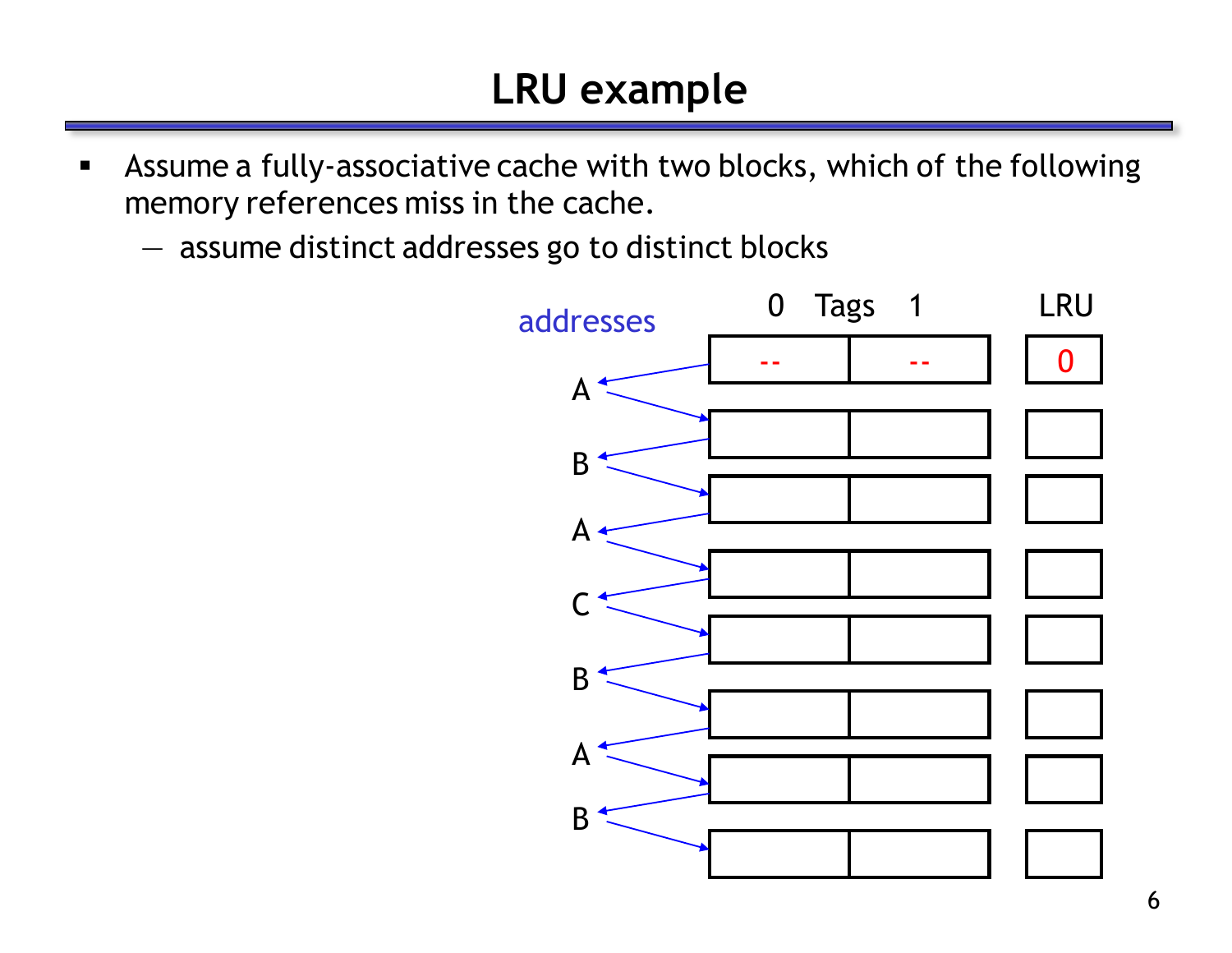# **2-way set associative cache implementation**

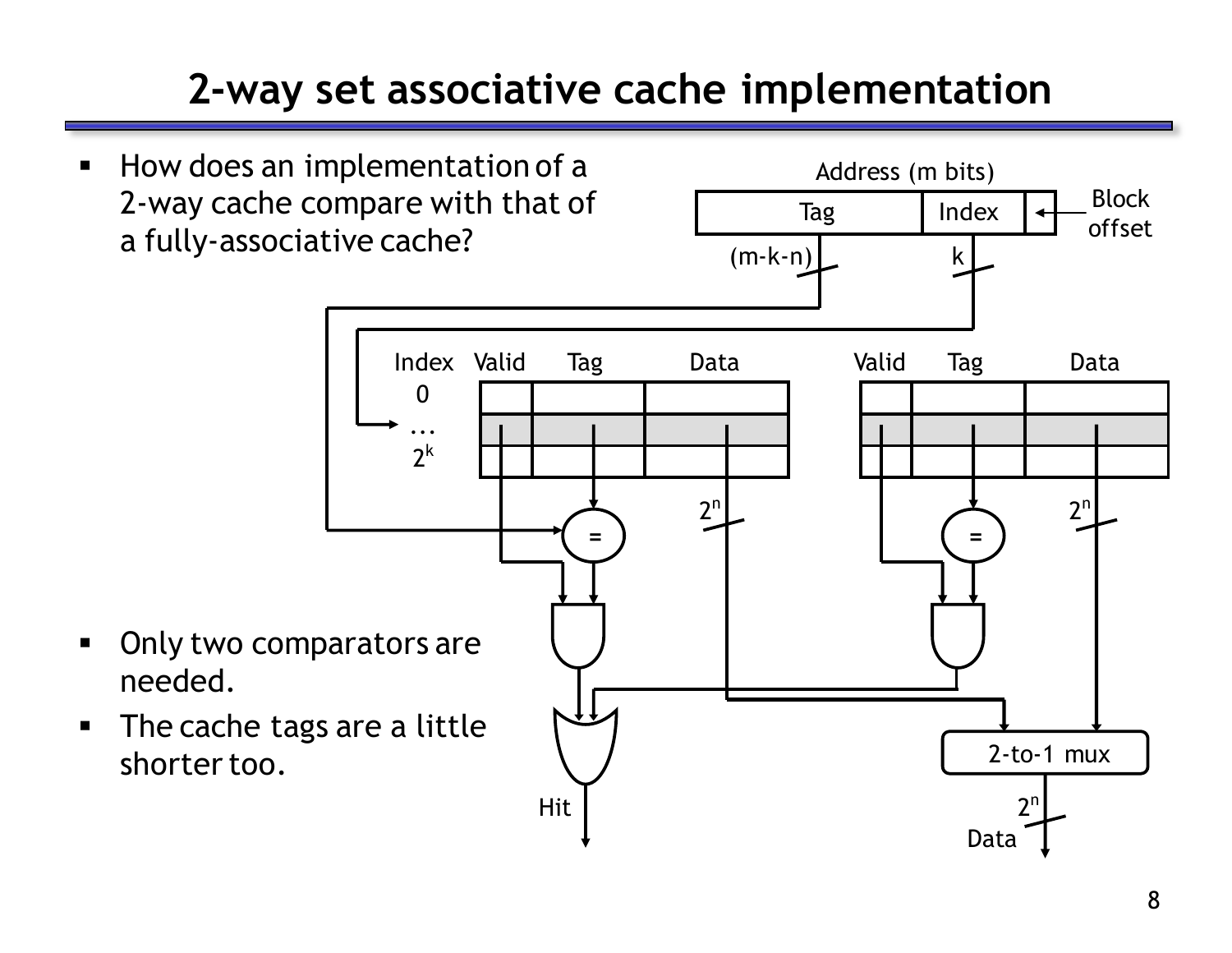# **Summary**

- Larger block sizes can take advantage of spatial locality by loading data from not just one address, but also nearby addresses, into the cache.
- **Associative caches assign each memory address to a particular set within** the cache, but not to any specific block within that set.
	- Set sizes range from 1 (direct-mapped) to 2*<sup>k</sup>* (fully associative).
	- Larger sets and higher associativity lead to fewer cache conflicts and lower miss rates, but they also increase the hardware cost.
	- In practice, 2-way through 16-way set-associative caches strike a good balance between lower miss rates and higher costs.
- Next, we'll talk more about measuring cache performance, and also discuss the issue of *writing* data to a cache.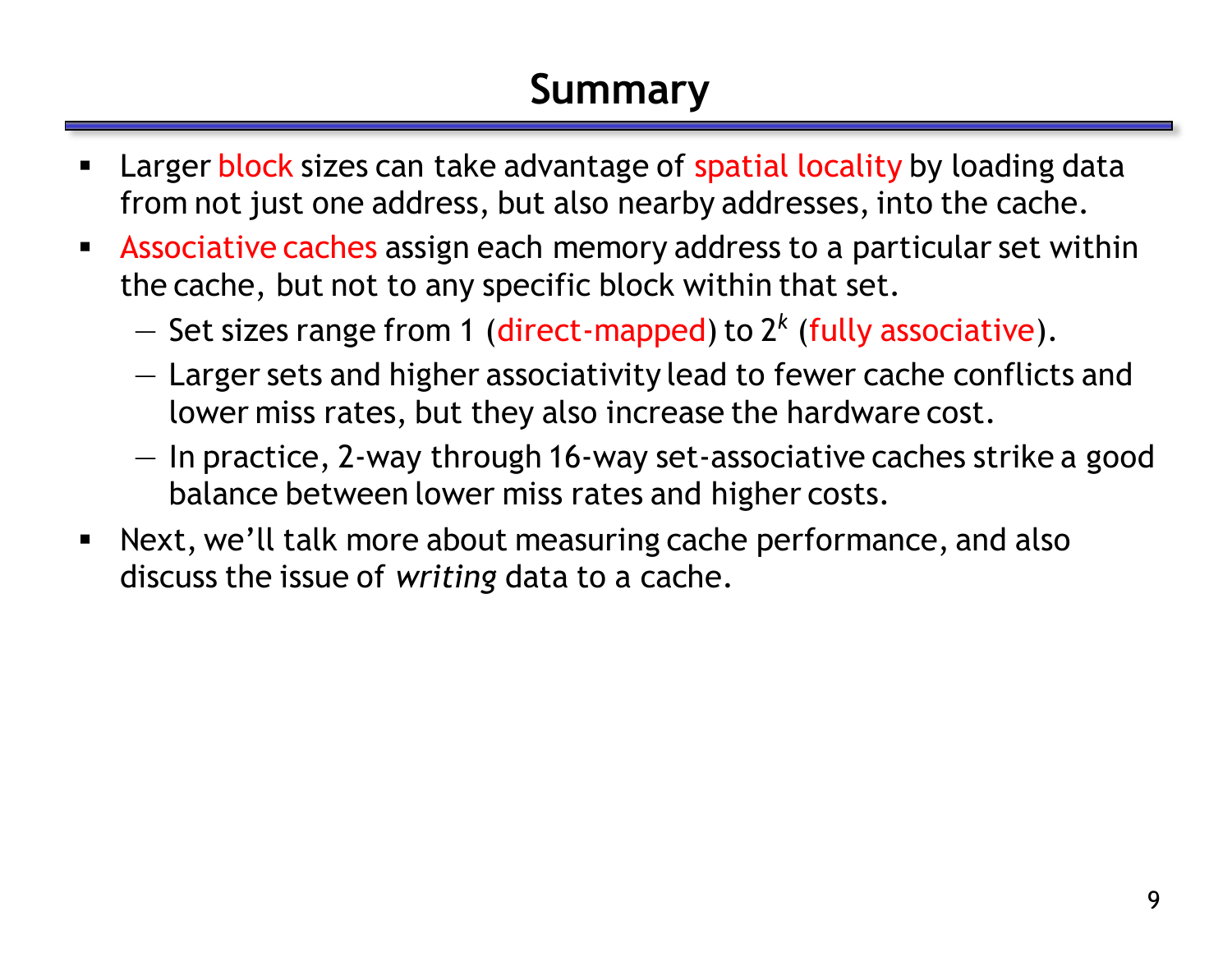### **Cache Writing & Performance**



- We'll now cover:
	- Writing to caches: keeping memory consistent & write-allocation.
	- We'll try to quantify the benefits of different cache designs, and see how caches affect overall performance.
	- We'll also investigate some main memory organizations that can help increase memory system performance.
- Next, we'll talk about Virtual Memory, where memory is treated like a cache of the disk.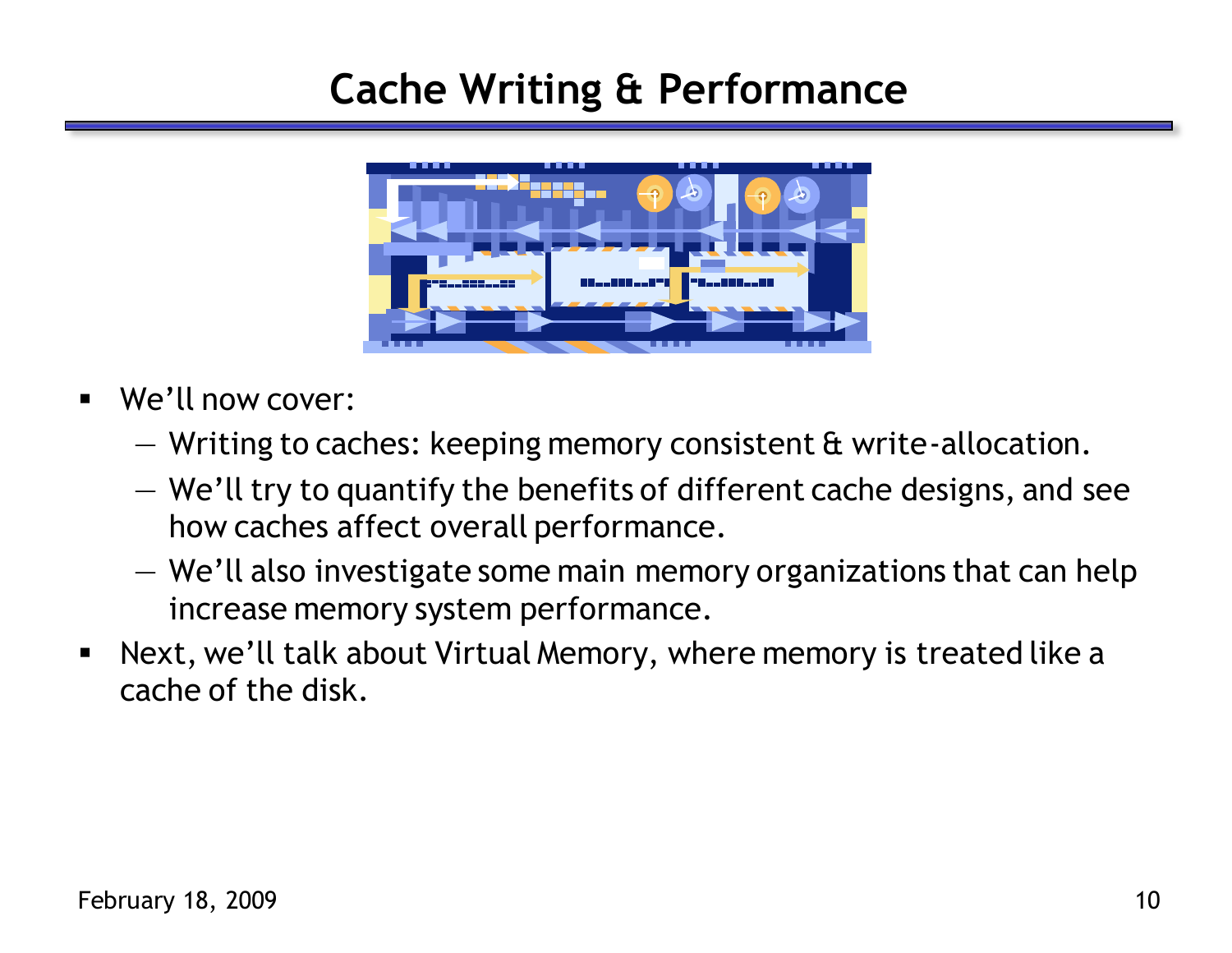## **Four important questions**



- 1. When we copy a block of data from main memory to the cache, where exactly should we put it?
- 2. How can we tell if a word is already in the cache, or if it has to be fetched from main memory first?
- 3. Eventually, the small cache memory might fill up. To load a new block from main RAM, we'd have to replace one of the existing blocks in the cache... which one?
- 4. How can *write* operations be handled by the memory system?
- We've answered the first 3. Now, we consider the 4th.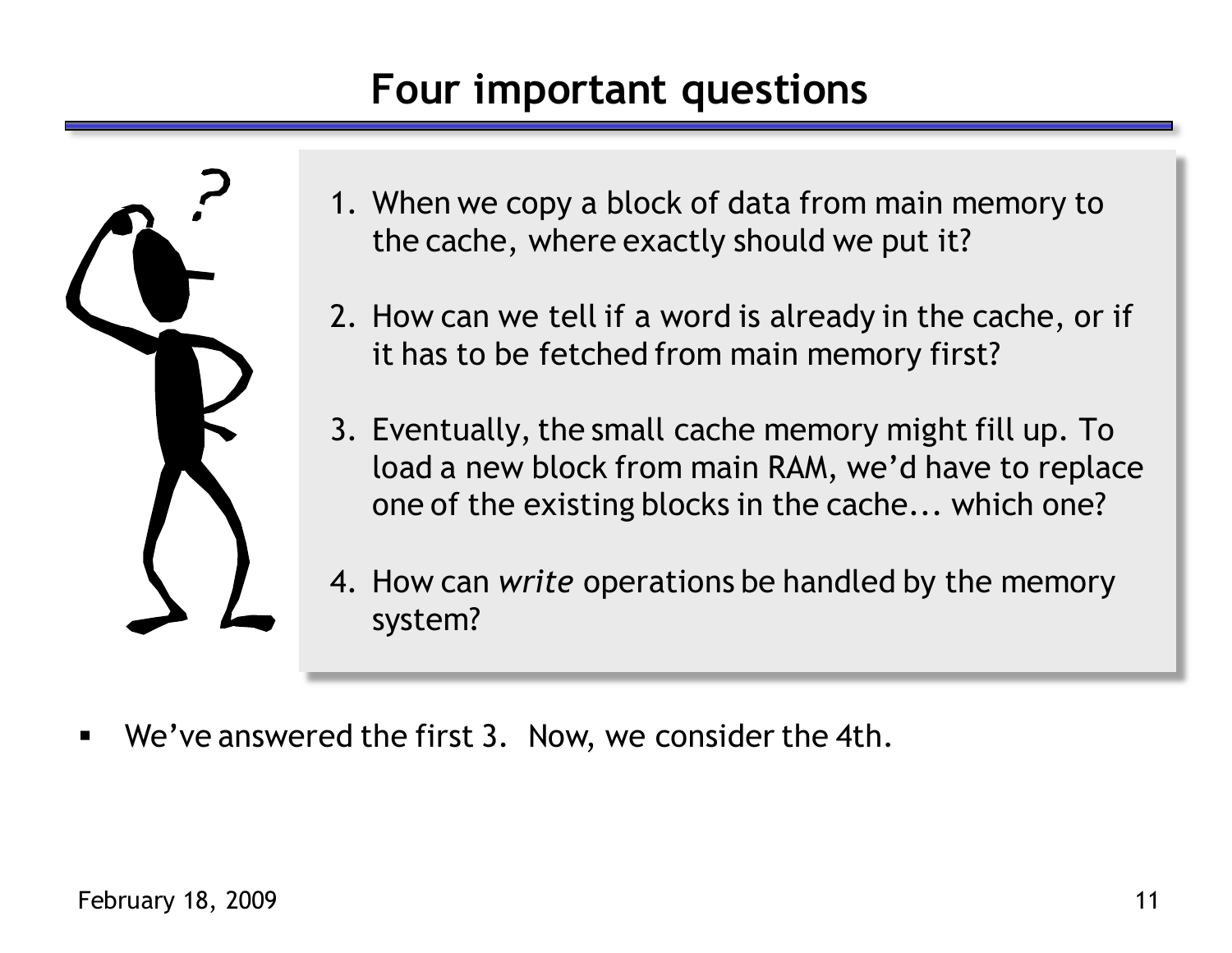- Writing to a cache raises several additional issues.
- First, let's assume that the address we want to write to is already loaded in the cache. We'll assume a simple direct-mapped cache.



If we write a new value to that address, we can store the new data in the cache, and avoid an expensive main memory access.

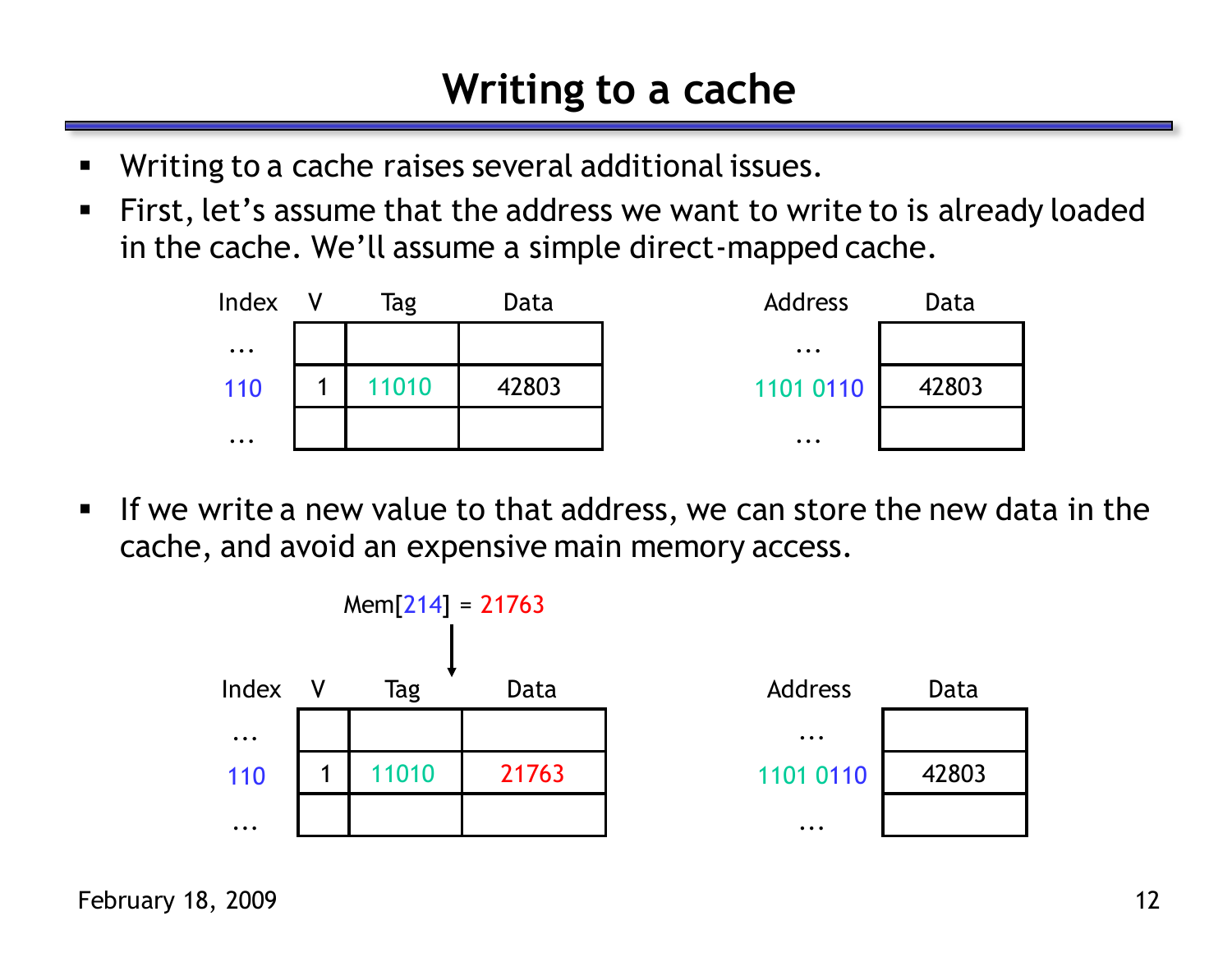#### **Inconsistent memory**

- But now the cache and memory contain different, inconsistent data!
- How can we ensure that subsequent loads will return the right value?
- This is also problematic if other devices are sharing the main memory, as in a multiprocessor system.

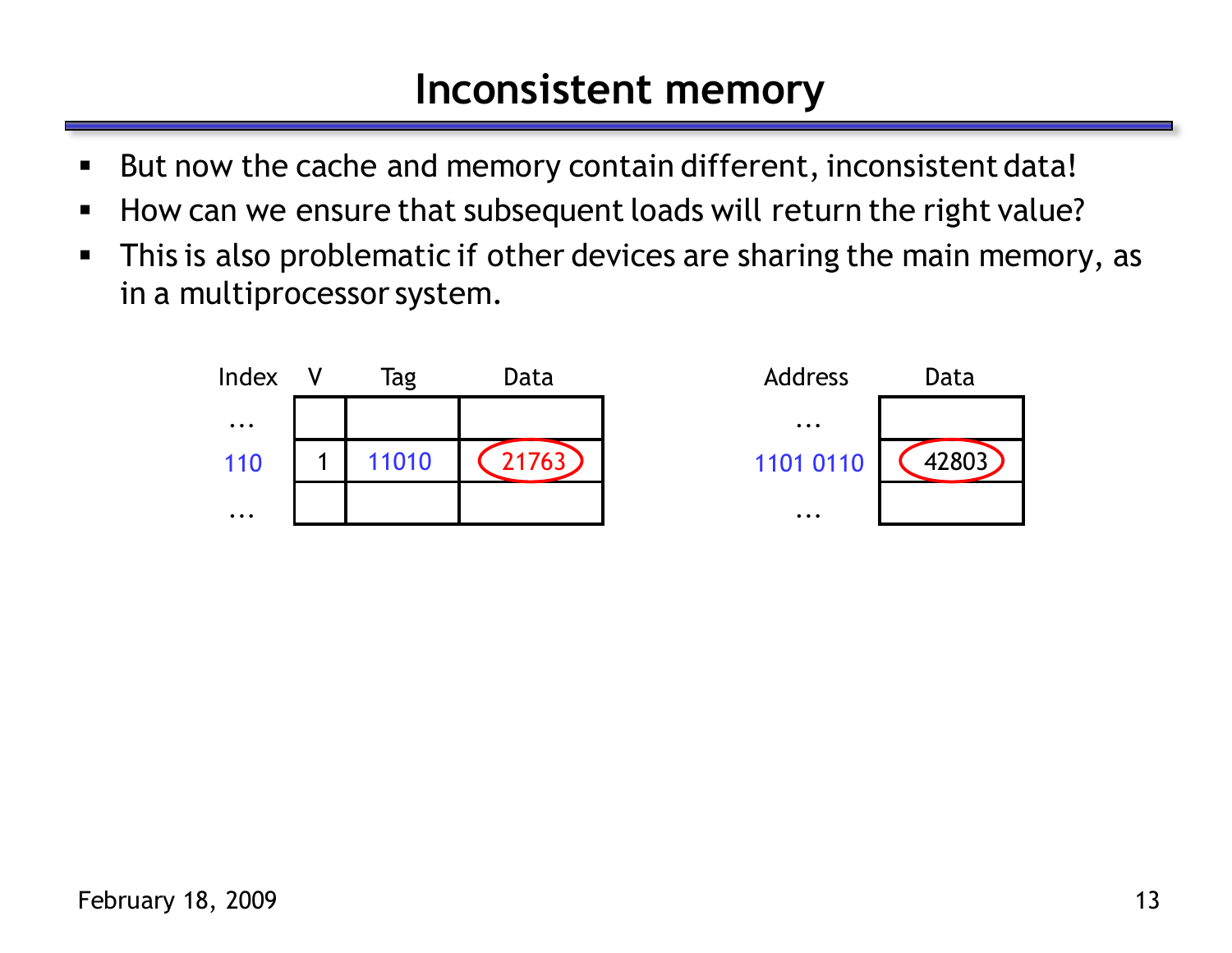### **Write-through caches**

A write-through cache solves the inconsistency problem by forcing all writes to update both the cache *and* the main memory.



- **This is simple to implement and keeps the cache and memory consistent.**
- Why is this not so good?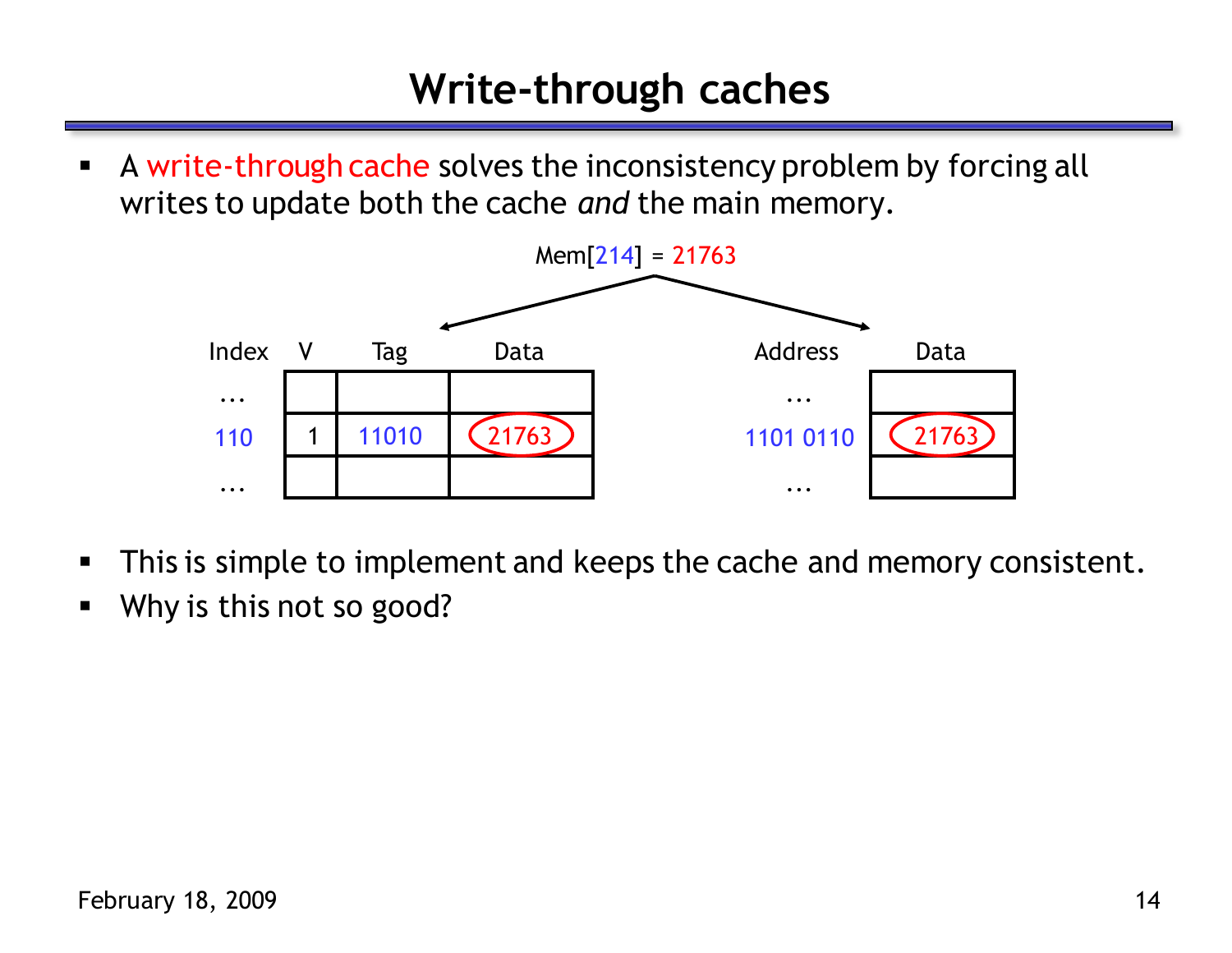## **Write-back caches**

- In a write-back cache, the memory is not updated until the cache block needs to be replaced (*e.g.*, when loading data into a full cache set).
- For example, we might write some data to the cache at first, leaving it inconsistent with the main memory as shown before.
	- The cache block is marked "dirty" to indicate this inconsistency



 Subsequent reads to the same memory address will be serviced by the cache, which contains the correct, updated data.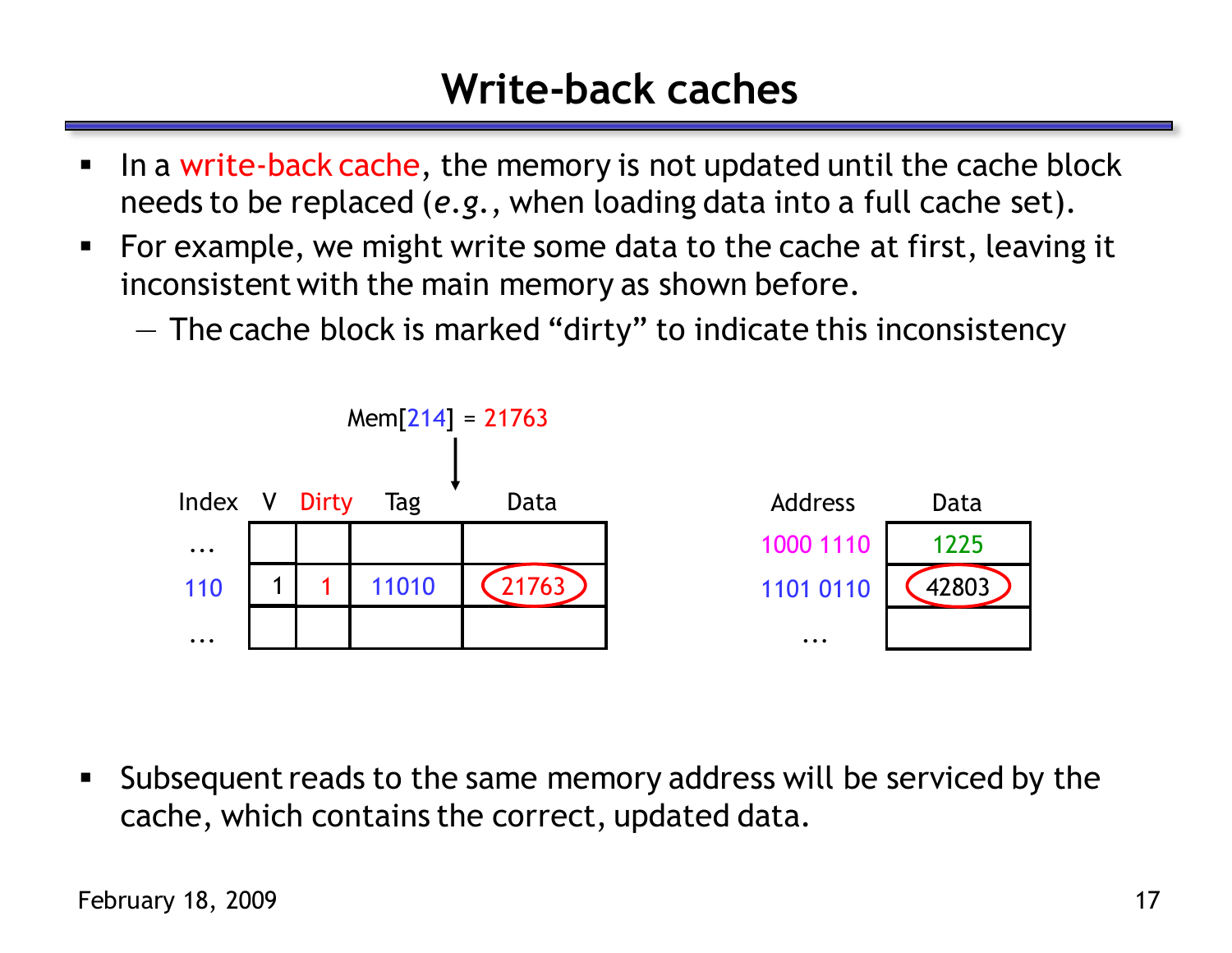## **Finishing the write back**

- We don't need to store the new value back to main memory unless the cache block gets replaced.
- For example, on a read from Mem $[142]$ , which maps to the same cache block, the modified cache contents will first be written to main memory.



Only then can the cache block be replaced with data from address 142.

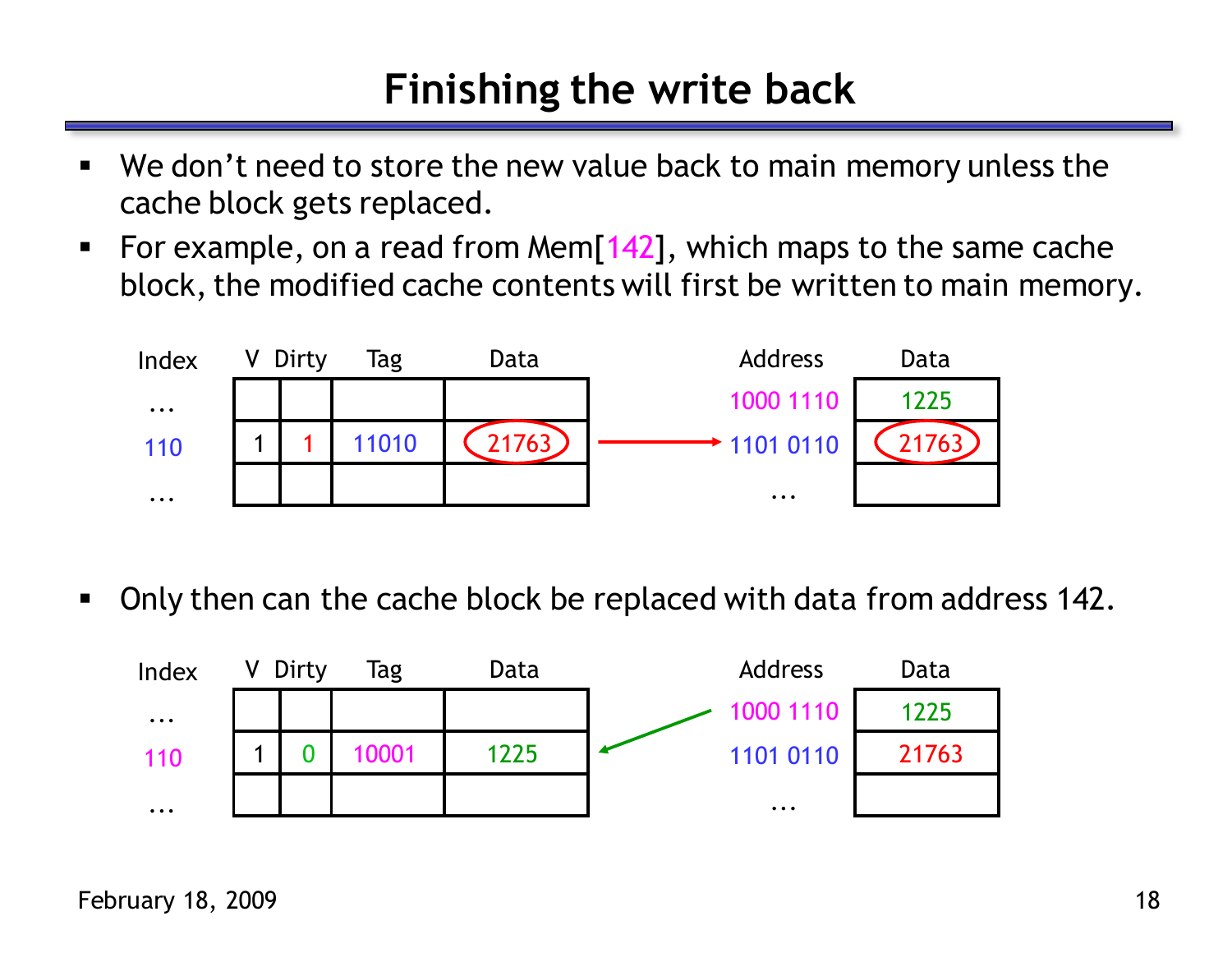## **Write-back cache discussion**

- Each block in a write-back cache needs a dirty bit to indicate whether or not it must be saved to main memory before being replaced—otherwise we might perform unnecessary writebacks.
- Notice the penalty for the main memory access will not be applied until the execution of some *subsequent* instruction following the write.
	- $-$  In our example, the write to Mem[214] affected only the cache.
	- But the load from Mem[142] resulted in *two* memory accesses: one to save data to address 214, and one to load data from address 142.
		- The write can be "buffered" as was shown in write-through.
- **The advantage of write-back caches is that not all write operations need** to access main memory, as with write-through caches.
	- If a single address is frequently written to, then it doesn't pay to keep writing that data through to main memory.
	- If several bytes within the same cache block are modified, they will only force one memory write operation at write-back time.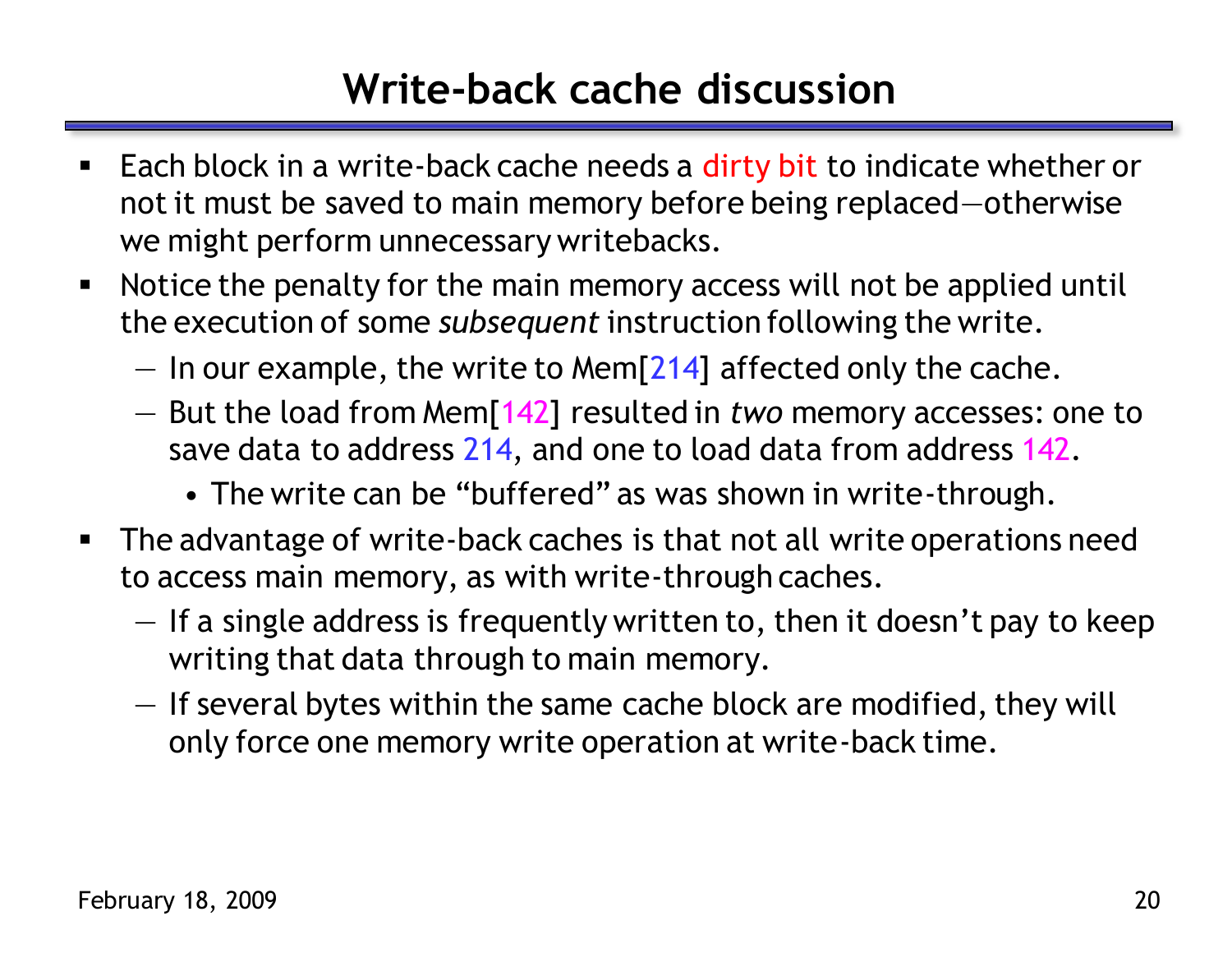### **Write misses**

- A second scenario is if we try to write to an address that is not already contained in the cache; this is called a write miss.
- **Let's say we want to store 21763 into Mem[1101 0110] but we find that** address is not currently in the cache.



When we update Mem[1101 0110], should we *also* load it into the cache?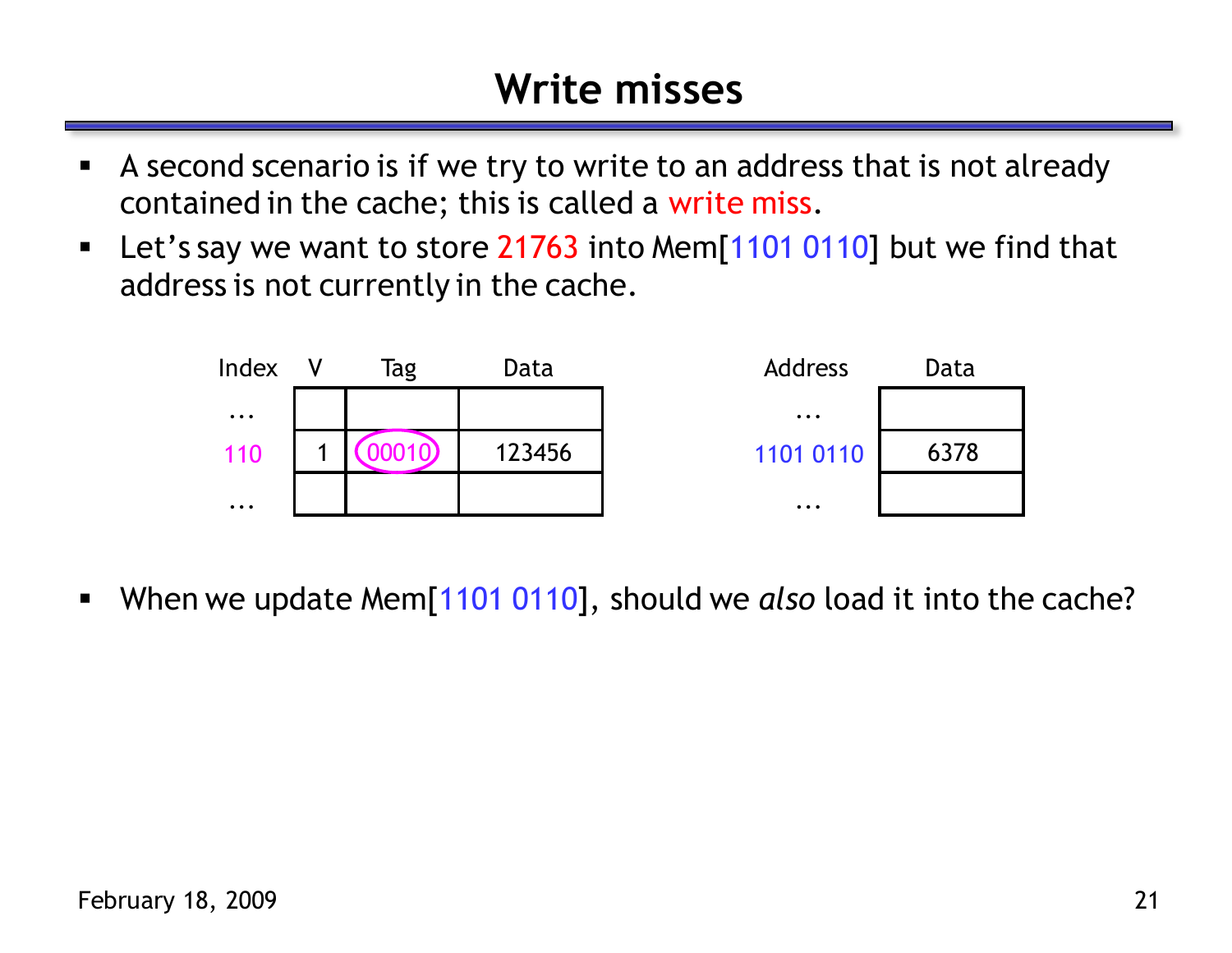# **Write around caches (a.k.a. write-no-allocate)**

• With a write around policy, the write operation goes directly to main memory *without* affecting the cache.

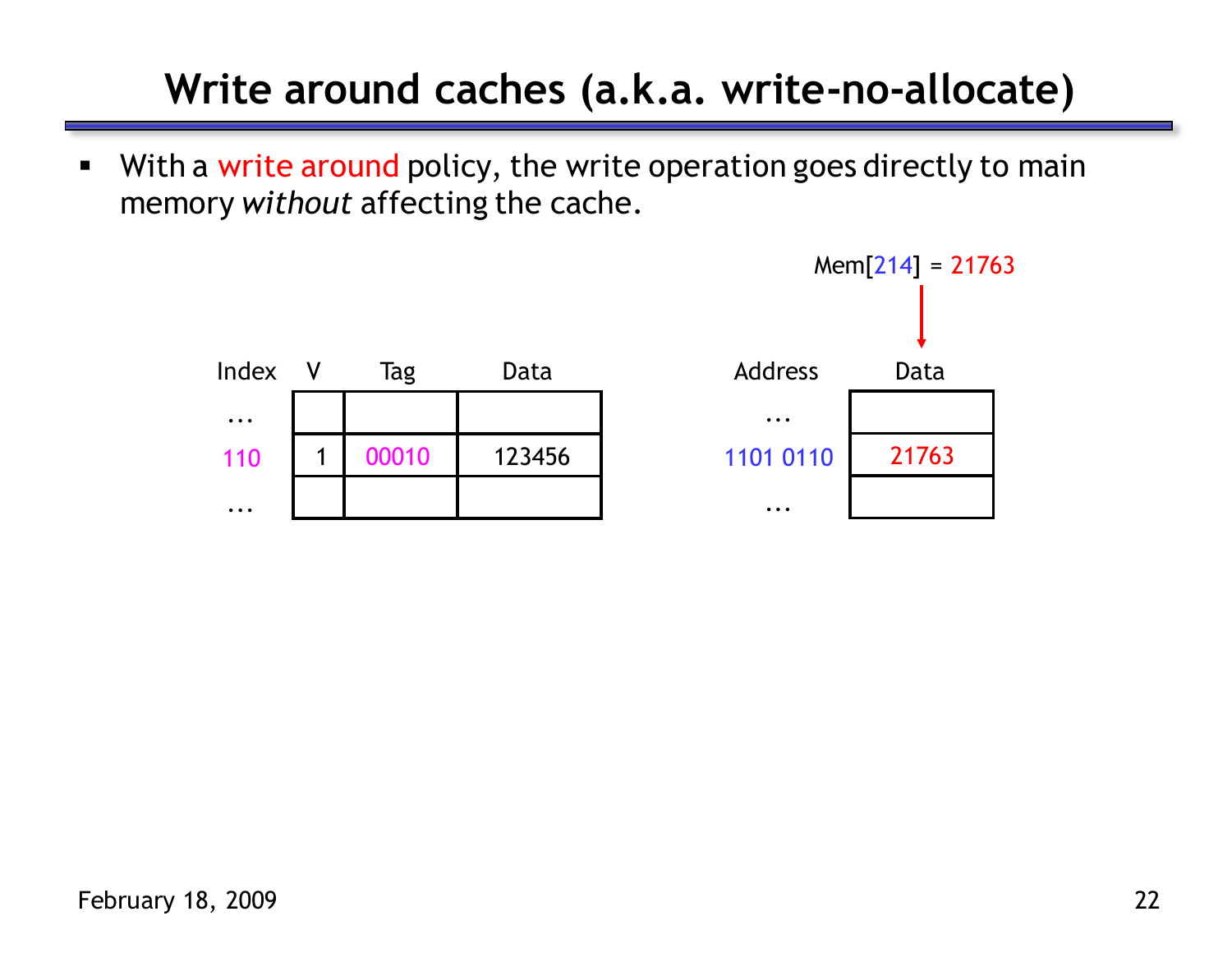# **Write around caches (a.k.a. write-no-allocate)**

 With a write around policy, the write operation goes directly to main memory *without* affecting the cache.



 This is good when data is written but not immediately used again, in which case there's no point to load it into the cache yet.

$$
\begin{array}{rcl}\nfor (int i = 0; i < SIZE; i++) \\
a[i] = i;\n\end{array}
$$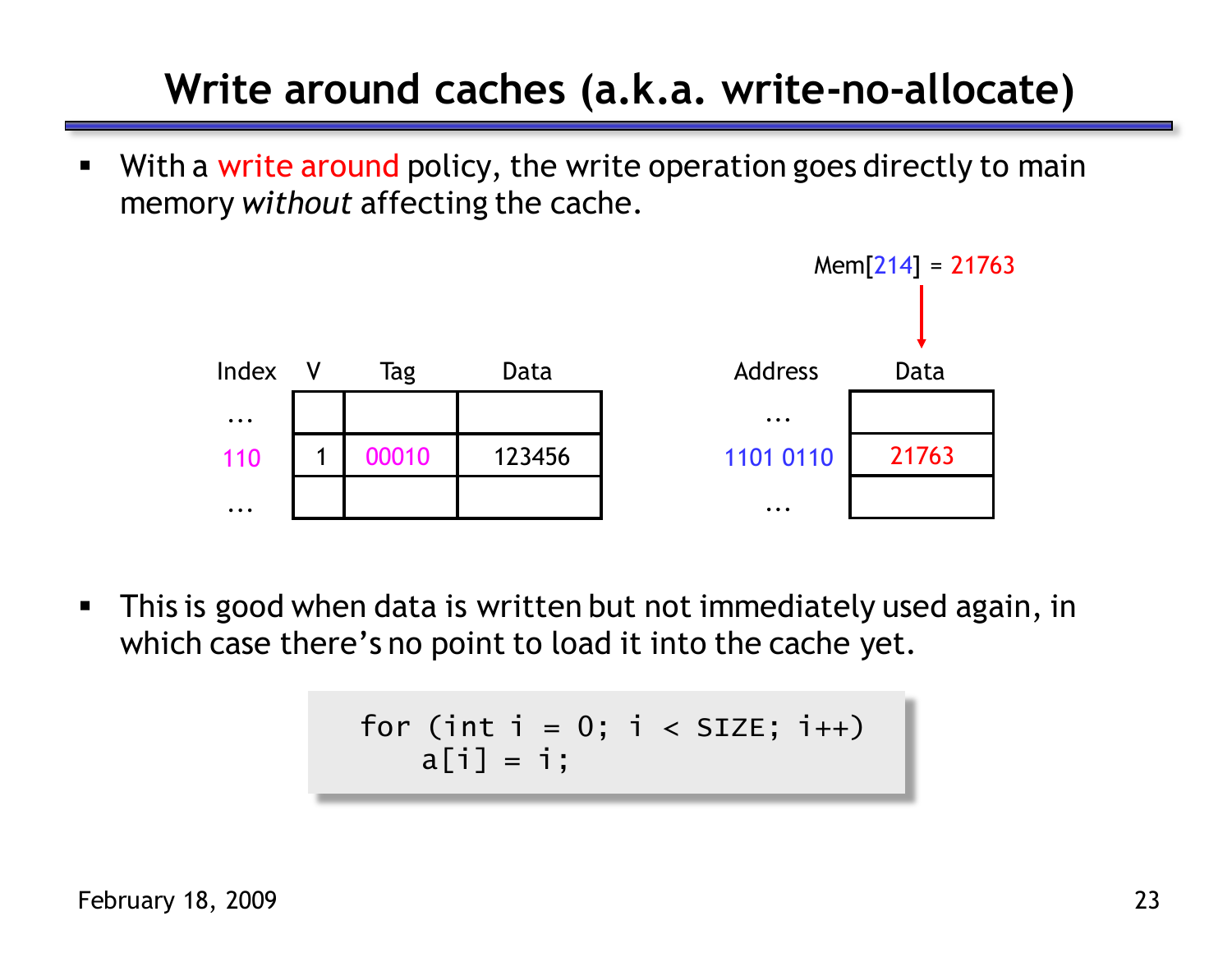An allocate on write strategy would instead load the newly written data into the cache.



If that data is needed again soon, it will be available in the cache.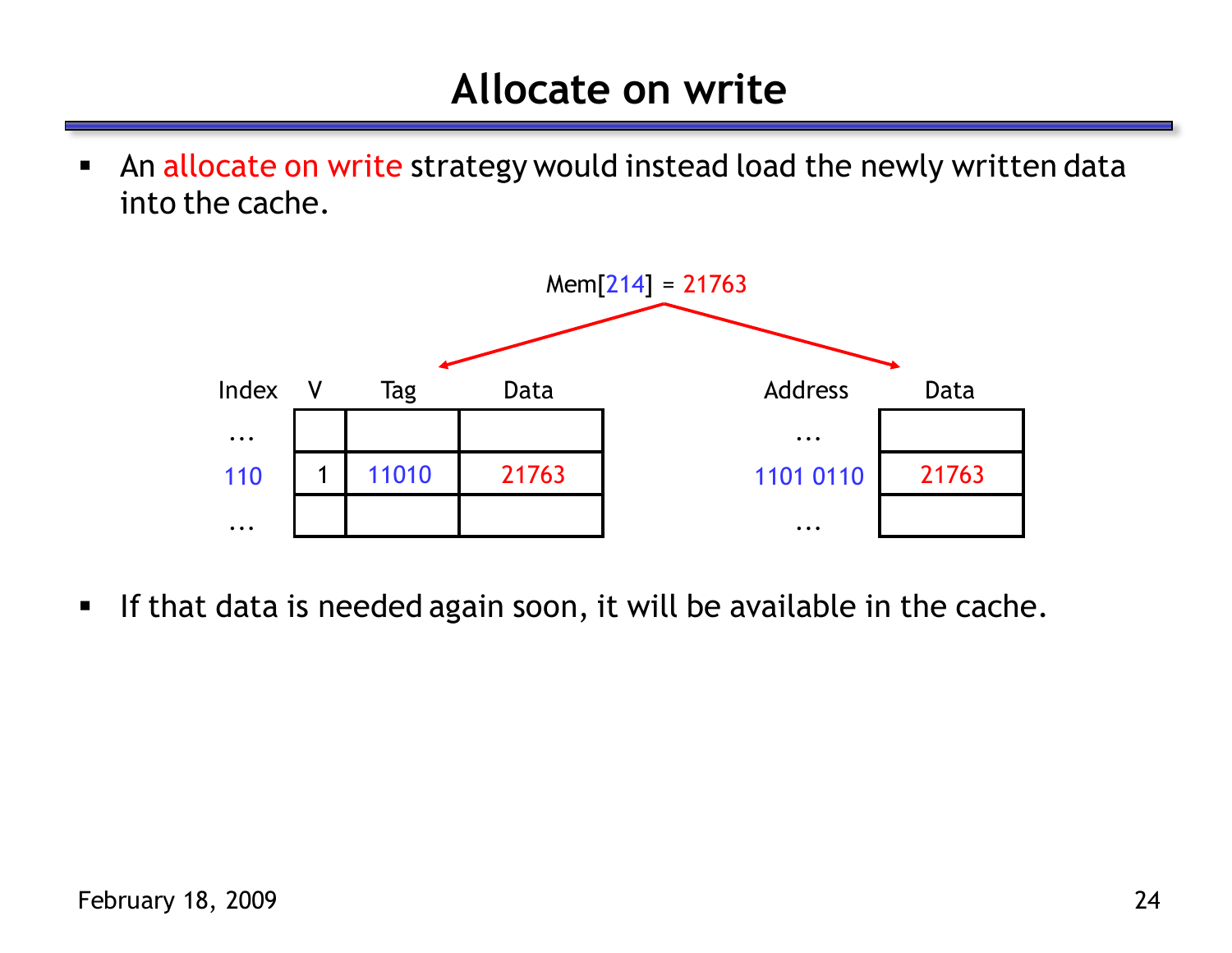- Given the following trace of accesses, can you determine whether the cache is write-allocate or write-no-allocate?
	- Assume A and B are distinct, and can be in the cache simultaneously.

| Miss | <b>Load A</b>  |
|------|----------------|
| Miss | <b>Store B</b> |
| Hit  | <b>Store A</b> |
| Hit  | <b>Load A</b>  |
| Miss | <b>Load B</b>  |
| Hit  | <b>Load B</b>  |
| Hit  | <b>Load A</b>  |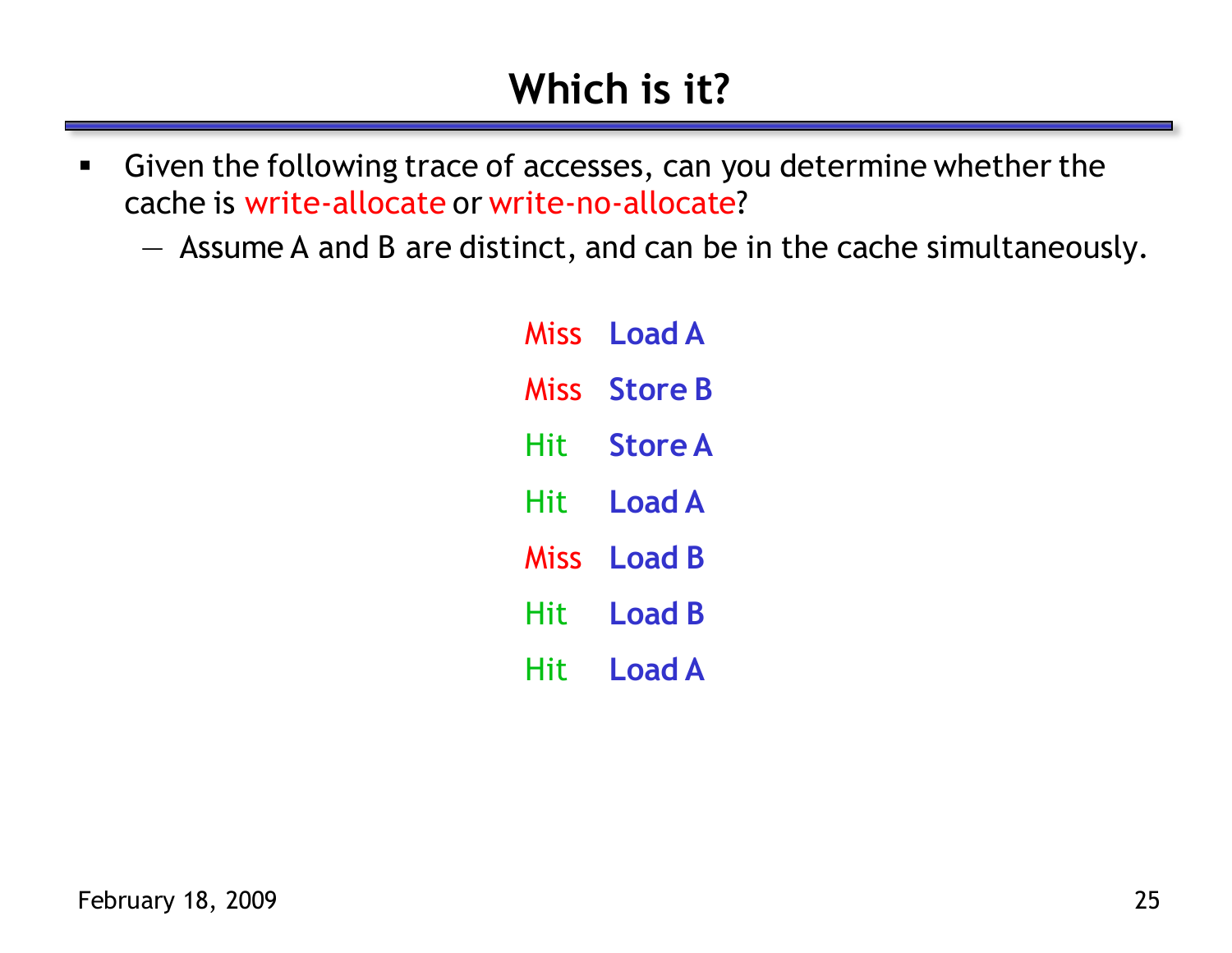- Given the following trace of accesses, can you determine whether the cache is write-allocate or write-no-allocate?
	- Assume A and B are distinct, and can be in the cache simultaneously.

|                           | Miss Load A       |                                                      |
|---------------------------|-------------------|------------------------------------------------------|
|                           | Miss Store B      |                                                      |
|                           | Hit Store A       |                                                      |
|                           | Hit <b>Load A</b> |                                                      |
|                           | Miss Load B       |                                                      |
|                           | Hit <b>Load B</b> |                                                      |
|                           | Hit <b>Load A</b> |                                                      |
| Answer: Write-no-allocate |                   | On a write-<br>allocate cache this<br>would be a hit |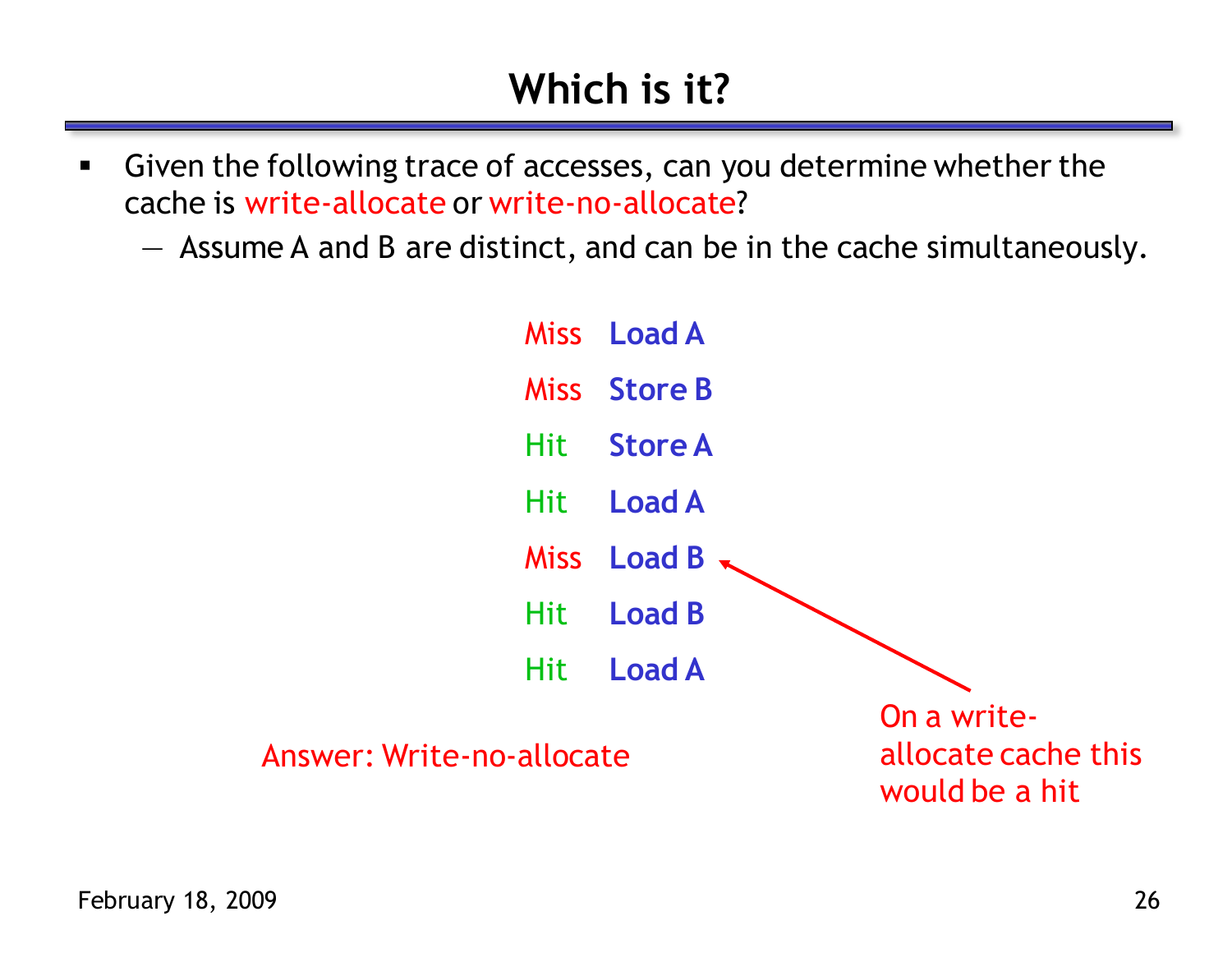### **First Observations**

- **Split Instruction/Data caches:** 
	- Pro: No structural hazard between IF & MEM stages
		- A single-ported unified cache stalls fetch during load or store
	- $-$  Con: Static partitioning of cache between instructions  $\alpha$  data
		- Bad if working sets unequal:  $e.g.,$   $\alpha_{\text{ode}}$  **/DATA** or **CODE**/ $\alpha_{\text{data}}$
- Cache Hierarchies:
	- Trade-off between access time & hit rate
		- L1 cache can focus on fast access time (okay hit rate)
		- L2 cache can focus on good hit rate (okay access time)
	- Such hierarchical design is another "big idea"
	- We'll see this in section.

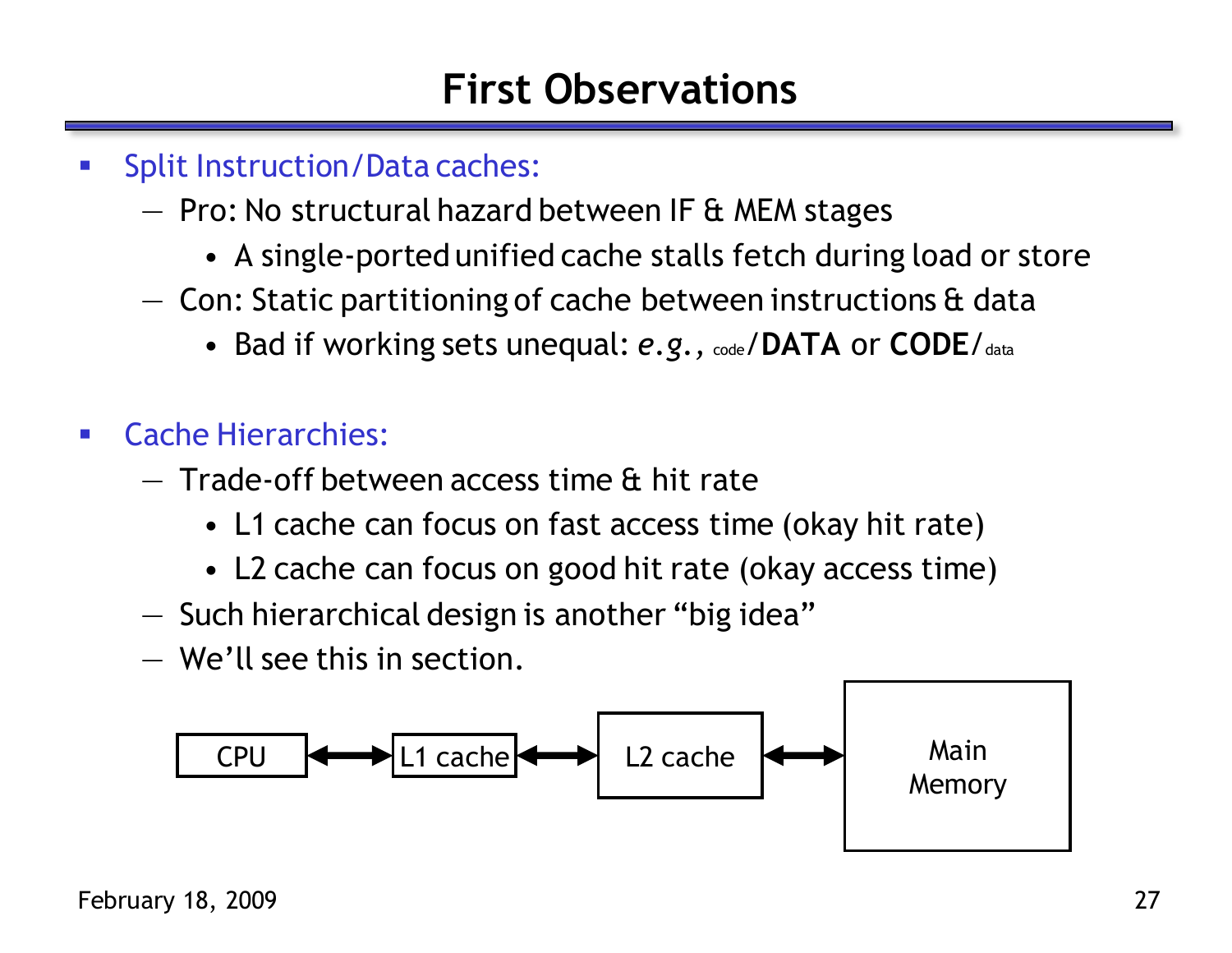### **Opteron Vital Statistics**



- $-64kB$
- 64 byte blocks
- 2-way set associative
- 2 cycle access time
- **L2 Cache:** 
	- $-1$  MB
	- 64 byte blocks
	- 4-way set associative
	- 16 cycle access time (total, not just miss penalty)
- **-** Memory
	- 200+ cycle access time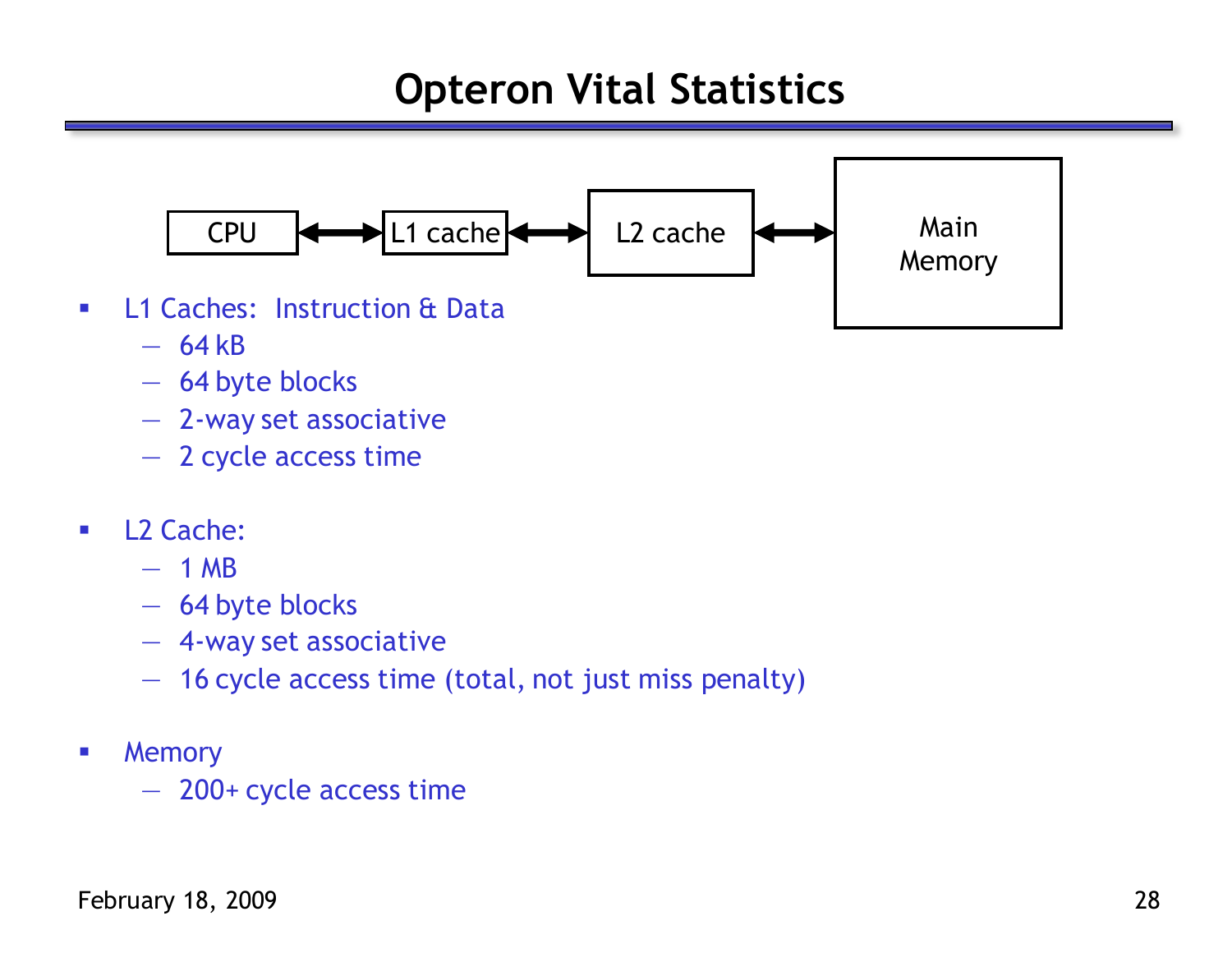# **Comparing cache organizations**

- Like many architectural features, caches are evaluated experimentally.
	- As always, performance depends on the actual instruction mix, since different programs will have different memory access patterns.
	- Simulating or executing real applications is the most accurate way to measure performance characteristics.
- The graphs on the next few slides illustrate the simulated miss rates for several different cache designs.
	- Again lower miss rates are generally better, but remember that the miss rate is just one component of average memory access time and execution time.
	- You'll probably do some cache simulations if you take CS433.

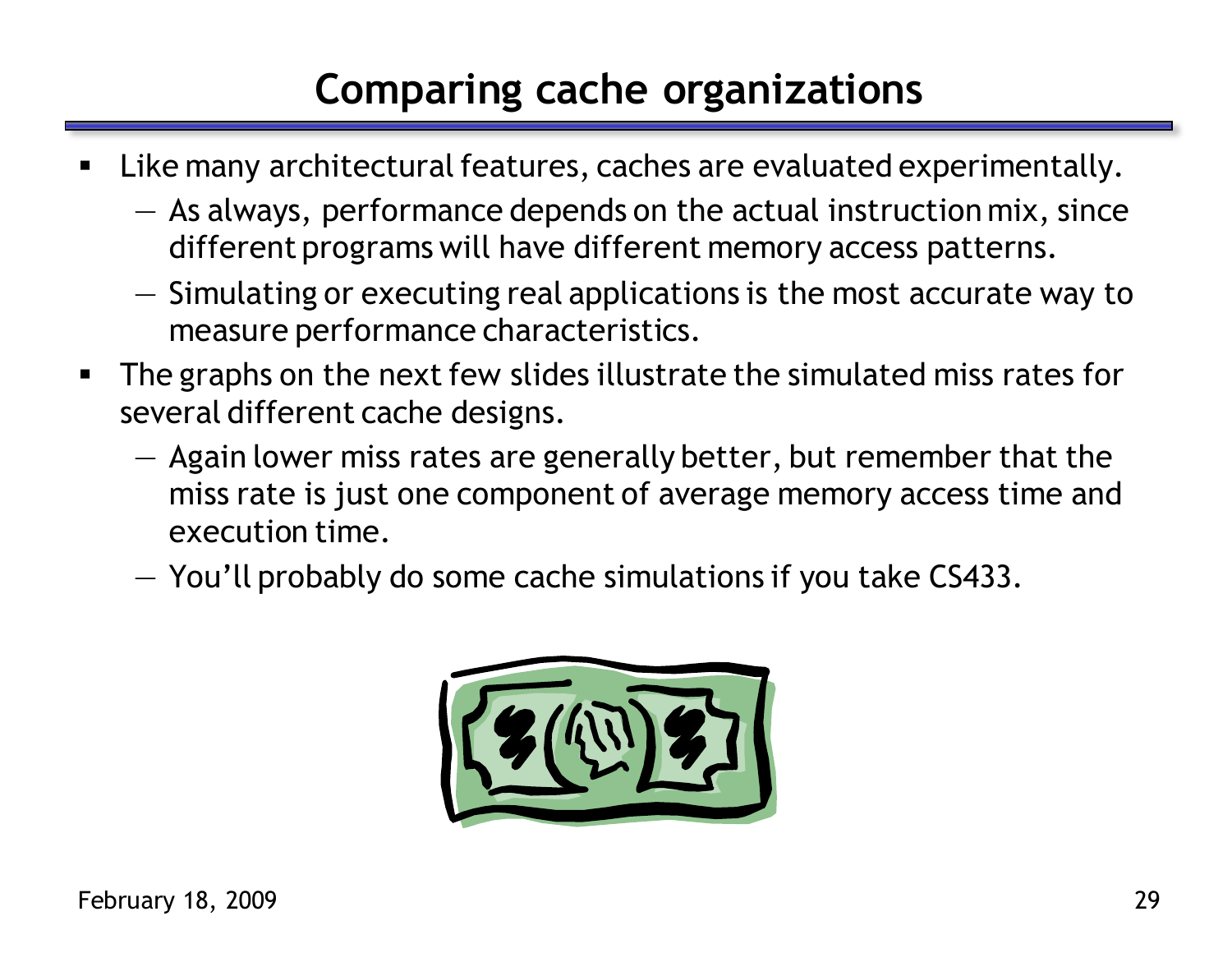## **Associativity tradeoffs and miss rates**

- As we saw last time, higher associativity means more complex hardware.
- But a highly-associative cache will also exhibit a lower miss rate.
	- Each set has more blocks, so there's less chance of a conflict between two addresses which both belong in the same set.
	- Overall, this will reduce AMAT and memory stall cycles.
- **The textbook shows the miss rates decreasing as the associativity** increases.

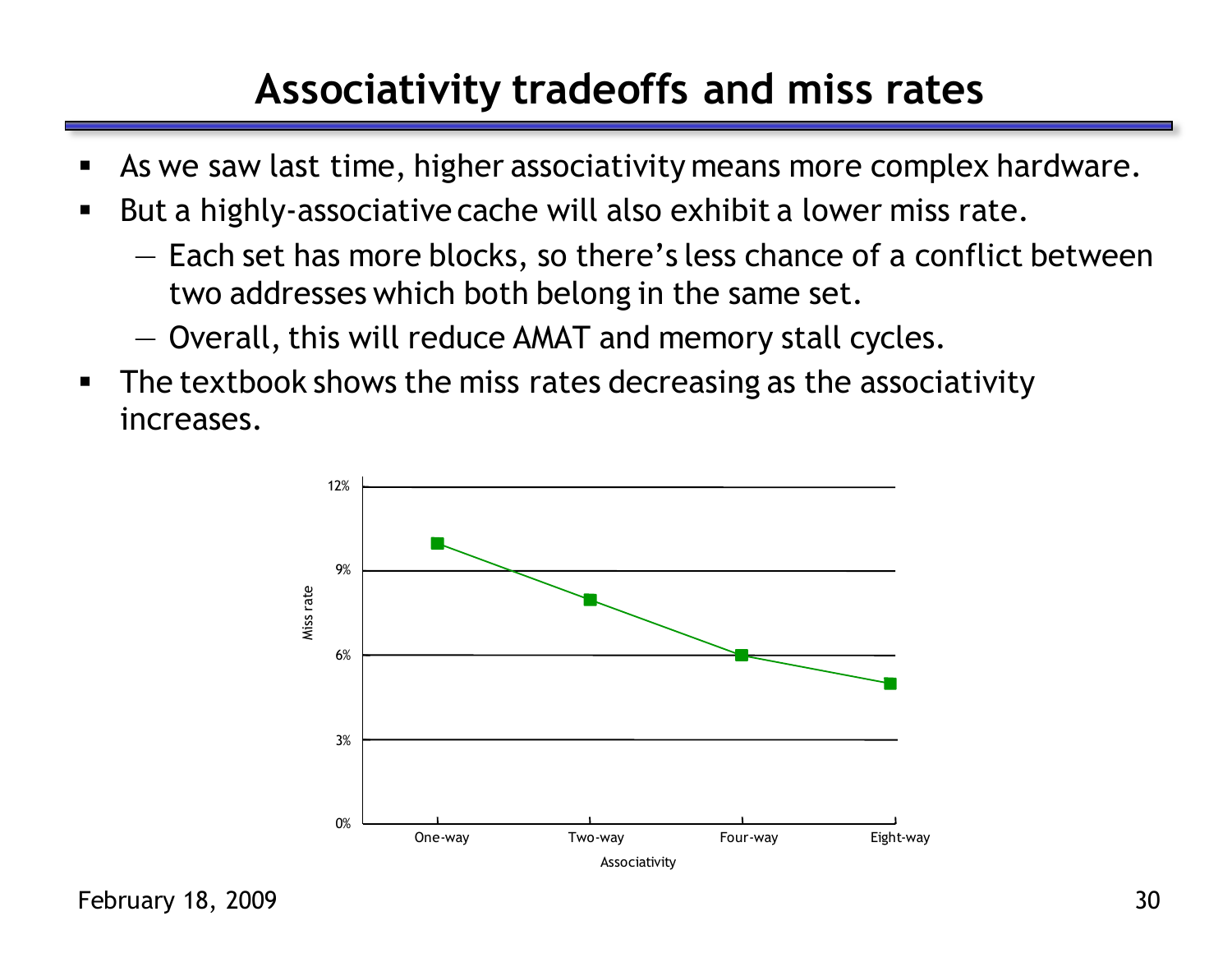### **Cache size and miss rates**

- **The cache size also has a significant impact on performance.** 
	- The larger a cache is, the less chance there will be of a conflict.
	- Again this means the miss rate decreases, so the AMAT and number of memory stall cycles also decrease.
- The complete Figure 7.29 depicts the miss rate as a function of both the cache size and its associativity.



February 18, 2009 31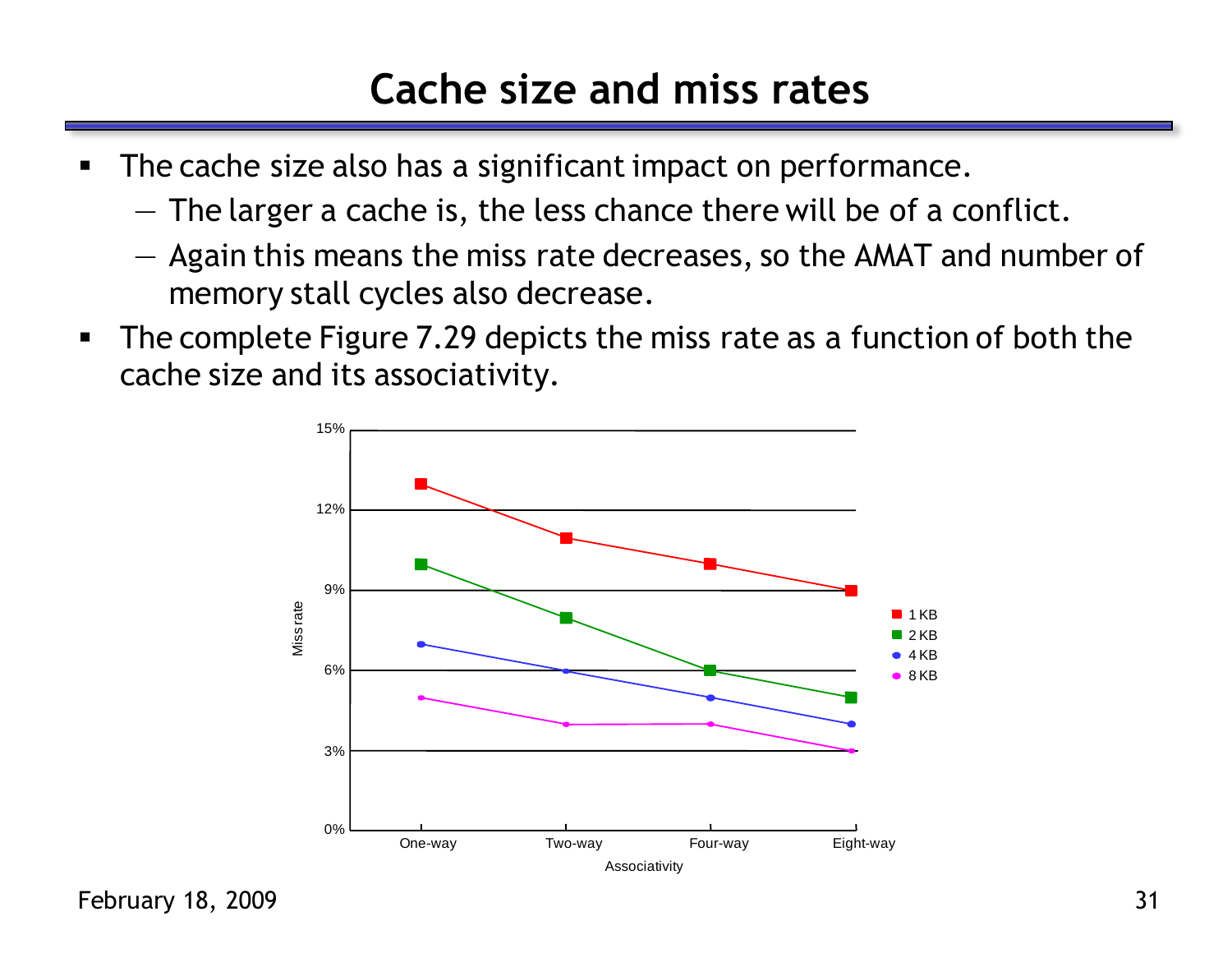#### **Block size and miss rates**

- Finally, Figure 7.12 on p. 559 shows miss rates relative to the block size and overall cache size.
	- Smaller blocks do not take maximum advantage of spatial locality.

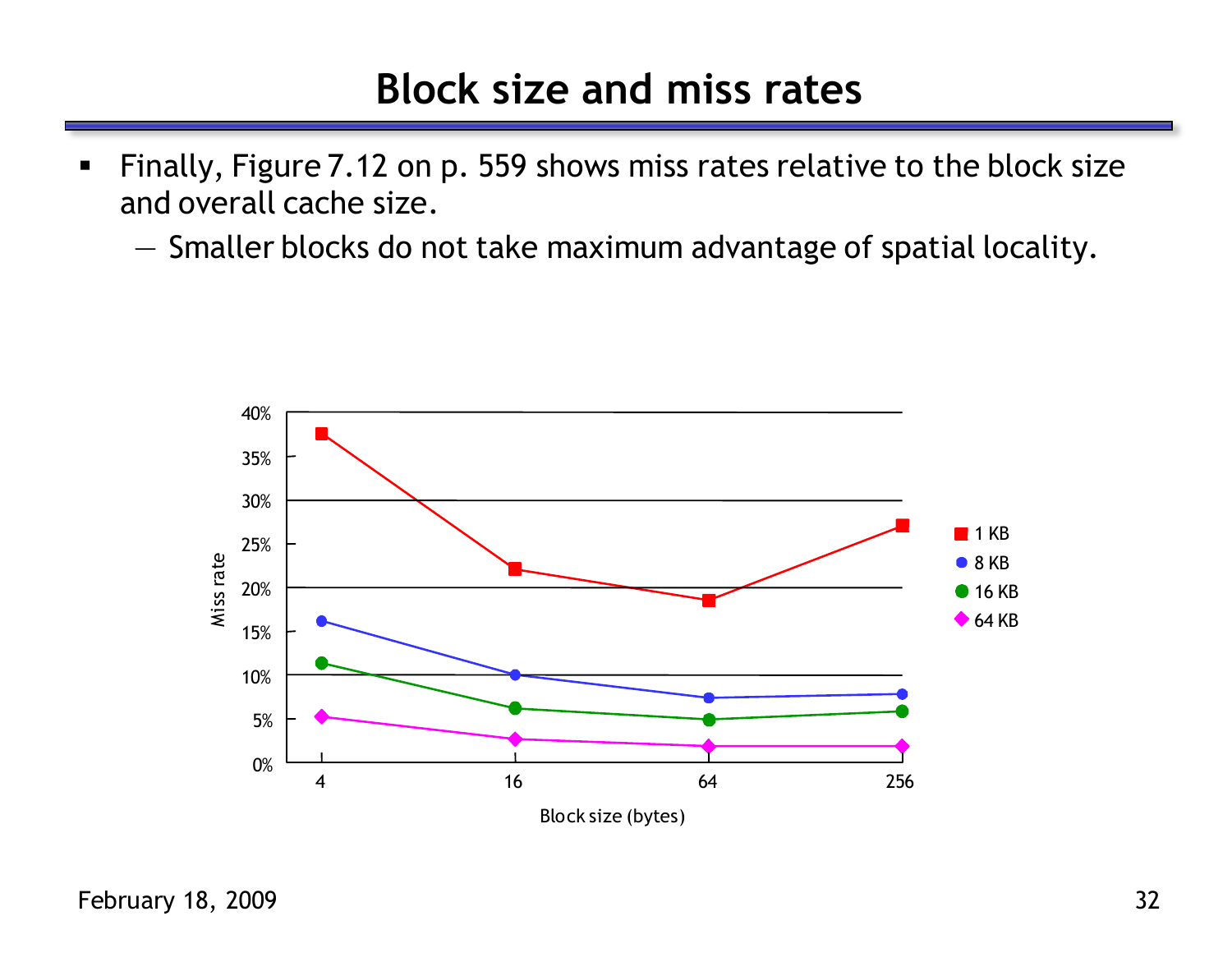## **Memory and overall performance**

- How do cache hits and misses affect overall system performance?
	- Assuming a hit time of one CPU clock cycle, program execution will continue normally on a cache hit. (Our earlier computations always assumed one clock cycle for an instruction fetch or data access.)
	- For cache misses, we'll assume the CPU must stall to wait for a load from main memory.
- The total number of stall cycles depends on the number of cache misses *and* the miss penalty.

#### Memory stall cycles = Memory accesses x miss rate x miss penalty

 To include stalls due to cache misses in CPU performance equations, we have to add them to the "base" number of execution cycles.

CPU time = (CPU execution cycles + Memory stall cycles) x Cycle time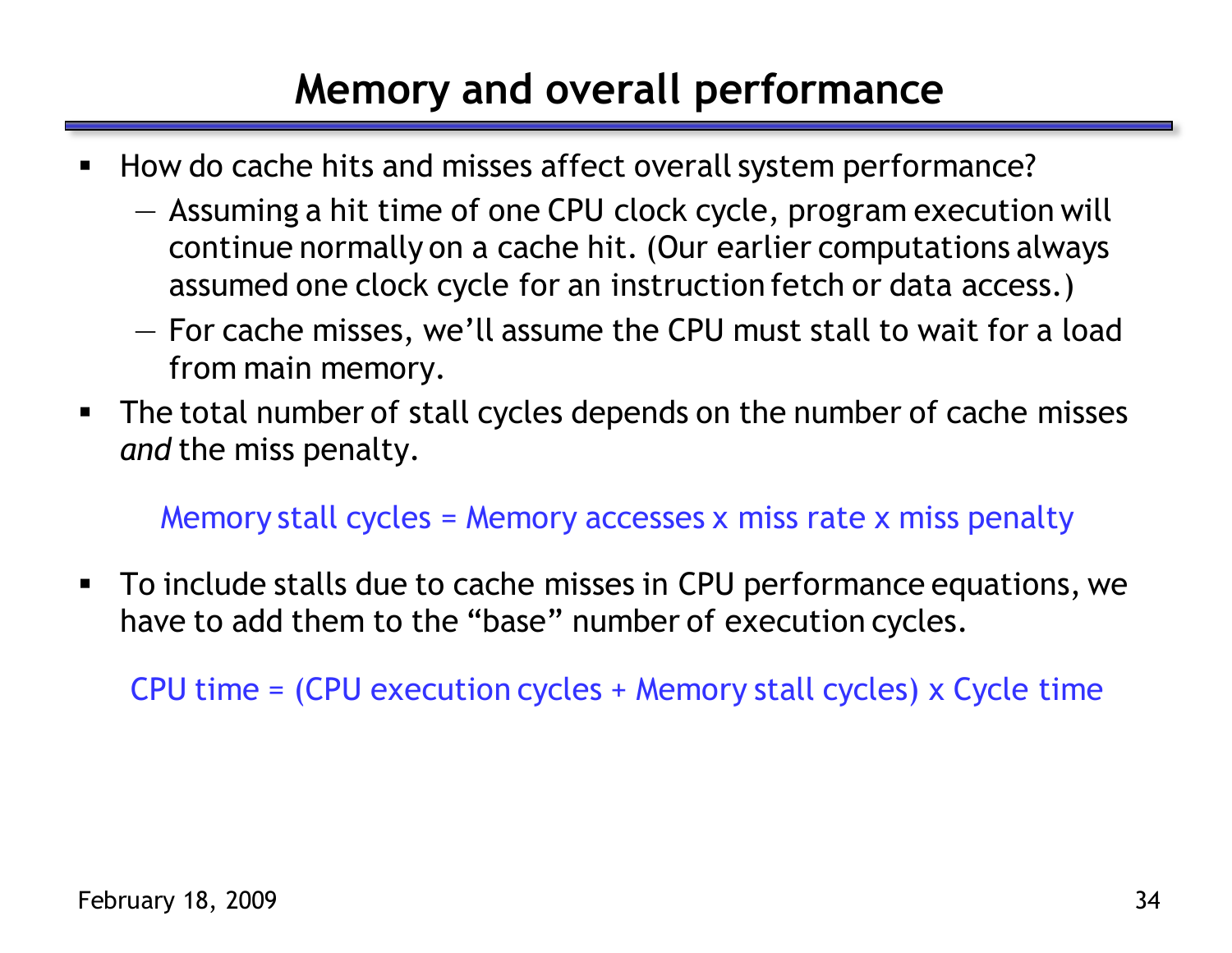#### **Performance example**

 Assume that 33% of the instructions in a program are data accesses. The cache hit ratio is 97% and the hit time is one cycle, but the miss penalty is 20 cycles.

Memory stall cycles = Memory accesses x Miss rate x Miss penalty = 0.33 **I** x 0.03 x 20 cycles = 0.2 **I** cycles

 If **I** instructions are executed, then the number of wasted cycles will be 0.2 x **I**.

This code is 1.2 times slower than a program with a "perfect" CPI of 1!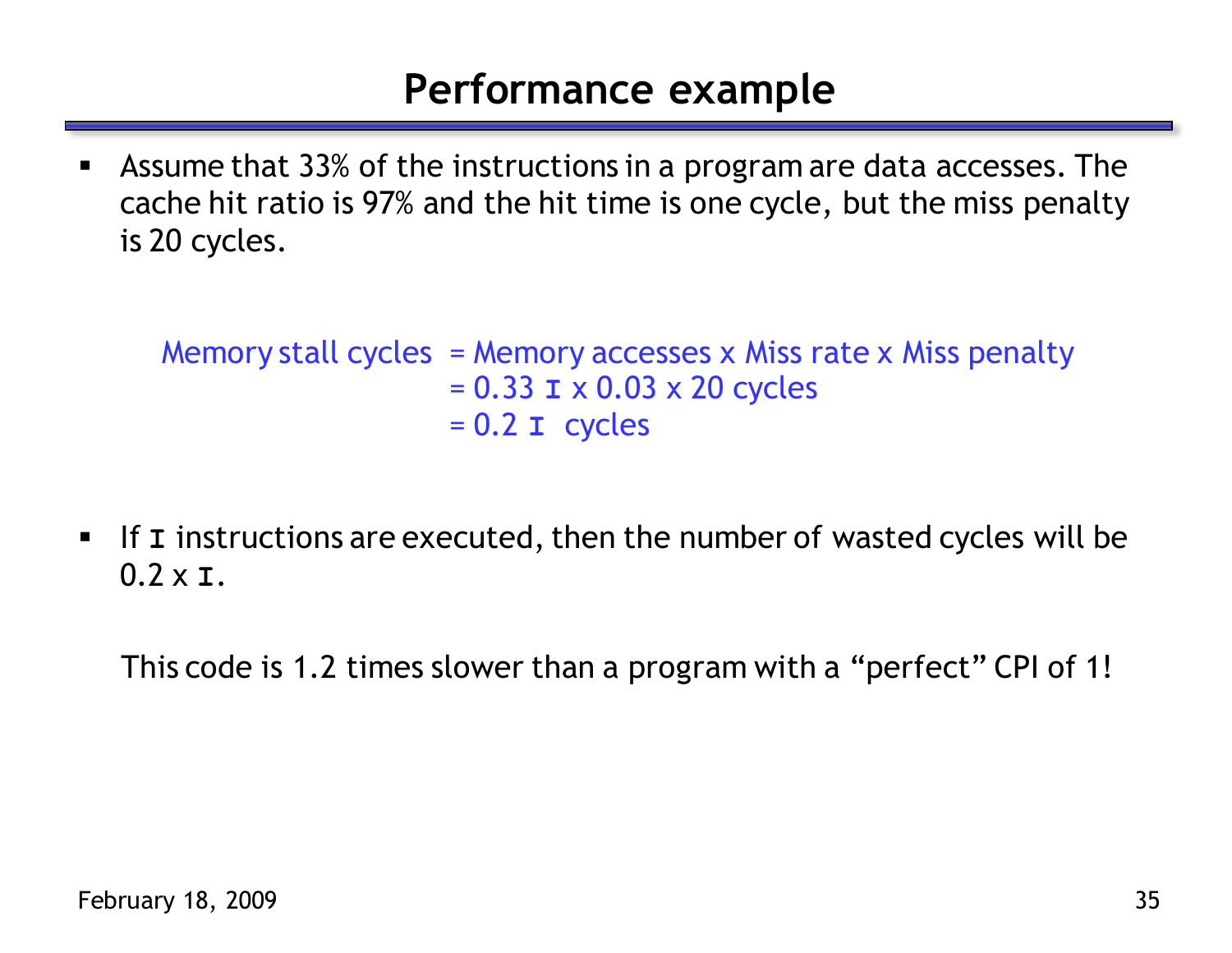#### CPU time = (CPU execution cycles + Memory stall cycles) x Cycle time

- Processor performance traditionally outpaces memory performance, so the memory system is often the system bottleneck.
- For example, with a base CPI of 1, the CPU time from the last page is:

CPU time =  $(I + 0.2 I) \times$  Cycle time

 What if we could *double* the CPU performance so the CPI becomes 0.5, but memory performance remained the same?

CPU time =  $(0.5 I + 0.2 I) \times$  Cycle time

- The overall CPU time improves by just  $1.2/0.7 = 1.7$  times!
- **Refer back to Amdahl's Law from textbook page 101.** 
	- Speeding up only part of a system has diminishing returns.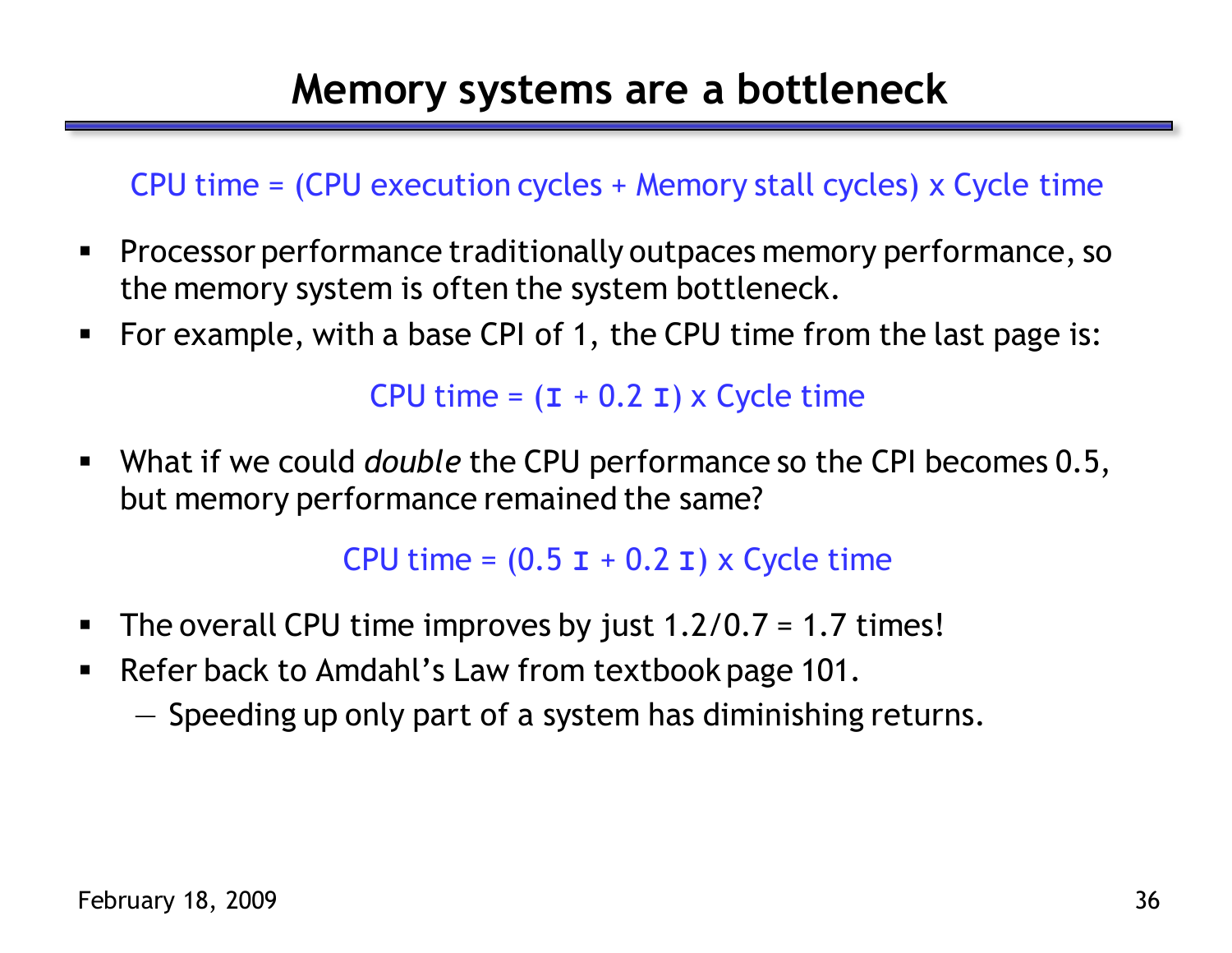- There are some ways the main memory can be organized to reduce miss penalties and help with caching.
- For some concrete examples, let's assume the following three steps are taken when a cache needs to load data from the main memory.
	- 1. It takes 1 cycle to send an address to the RAM.
	- 2. There is a 15-cycle latency for each RAM access.
	- 3. It takes 1 cycle to return data from the RAM.
- I In the setup shown here, the buses from the CPU to the cache and from the cache to RAM are all one word wide.
- **If the cache has one-word blocks, then filling a block** from RAM (*i.e.*, the miss penalty) would take 17 cycles.

#### $1 + 15 + 1 = 17$  clock cycles

 The cache controller has to send the desired address to the RAM, wait and receive the data.

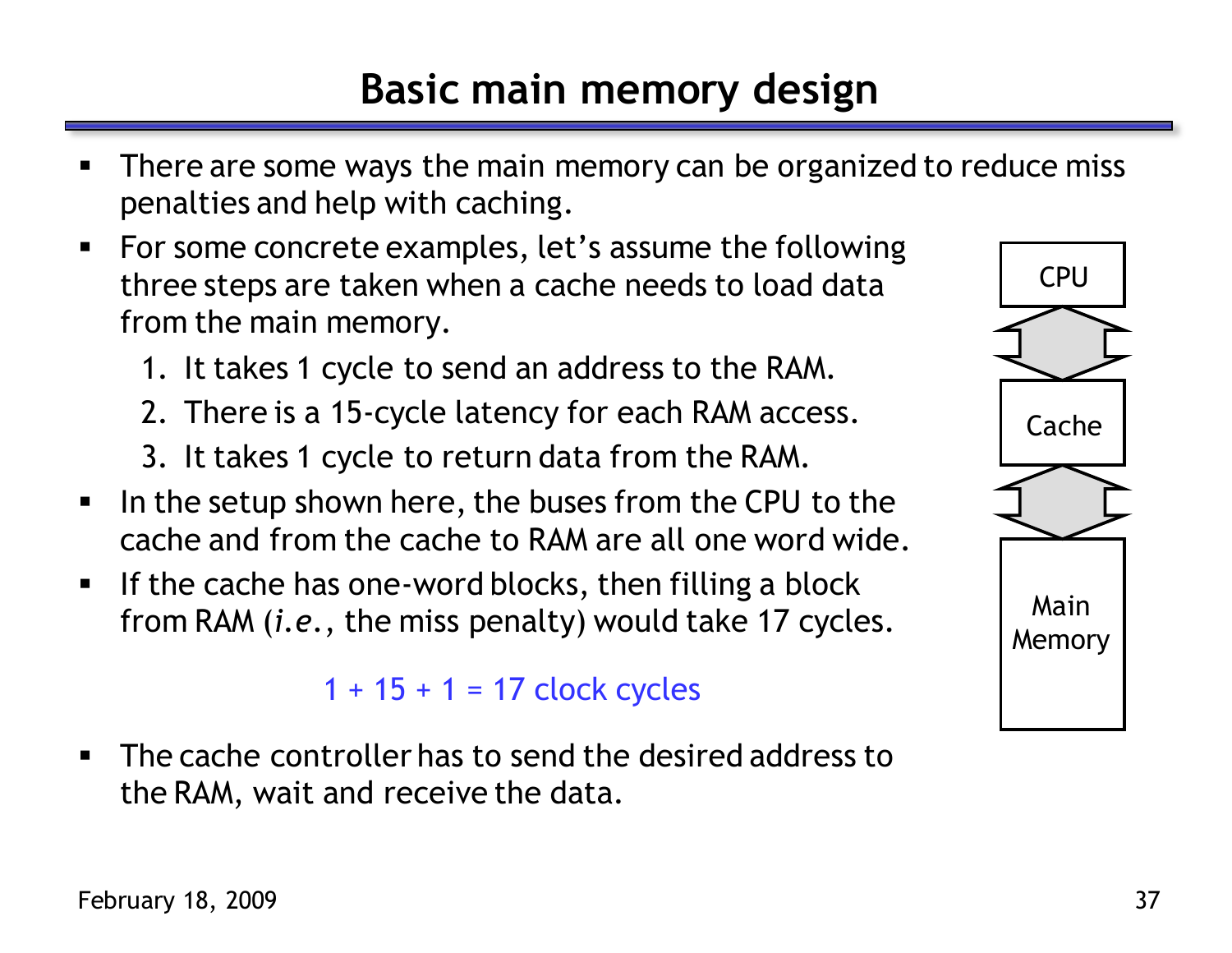## **Miss penalties for larger cache blocks**

If the cache has four-word blocks, then loading a single block would need four individual main memory accesses, and a miss penalty of 68 cycles!

 $4 \times (1 + 15 + 1) = 68$  clock cycles

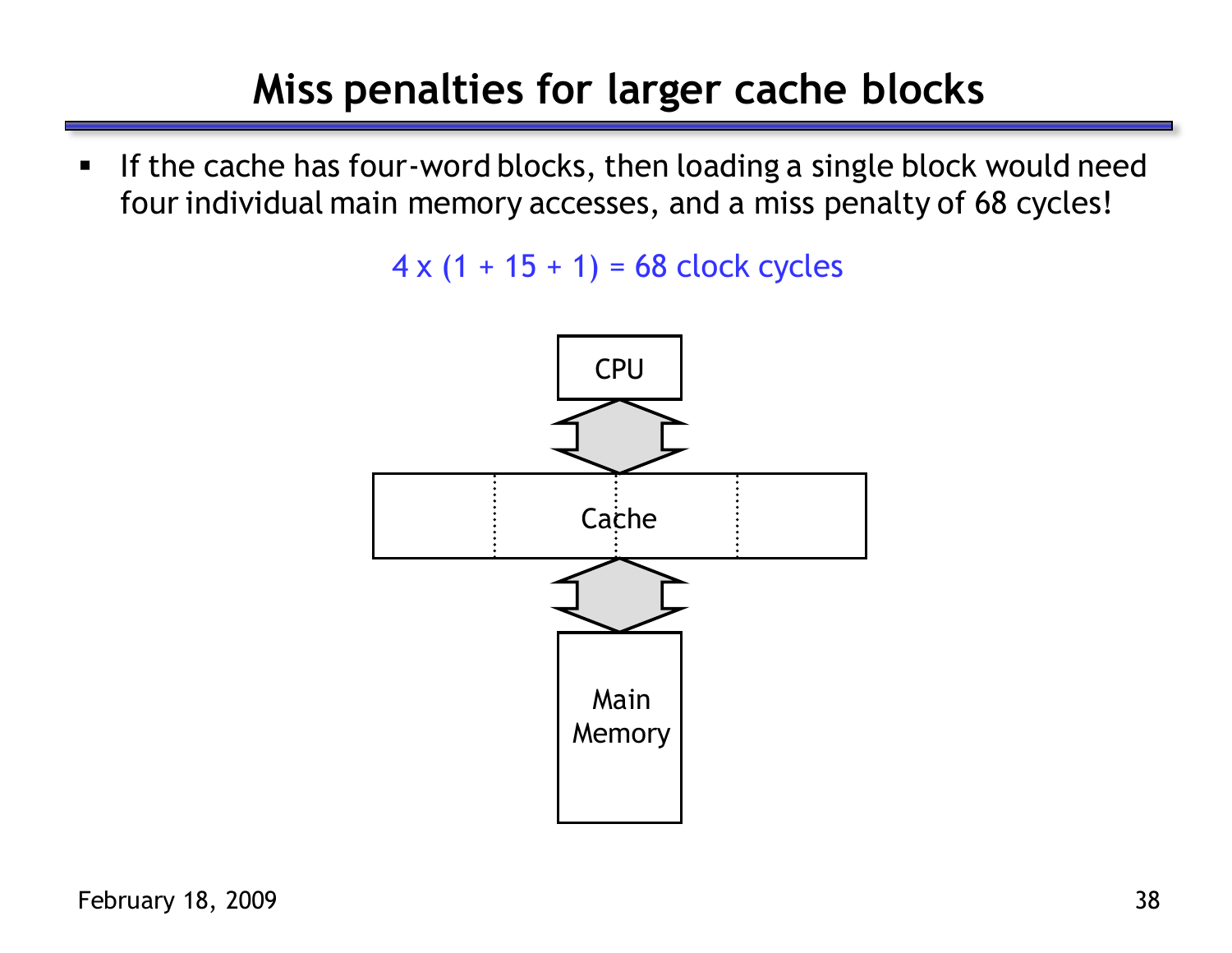## **A wider memory**

- A simple way to decrease the miss penalty is to widen the memory and its interface to the cache, so we can read multiple words from RAM in one shot.
- $\blacksquare$  If we could read four words from the memory at once, a four-word cache load would need just 17 cycles.

 $1 + 15 + 1 = 17$  cycles

• The disadvantage is the cost of the wider buses—each additional bit of memory width requires another connection to the cache.

![](_page_33_Figure_5.jpeg)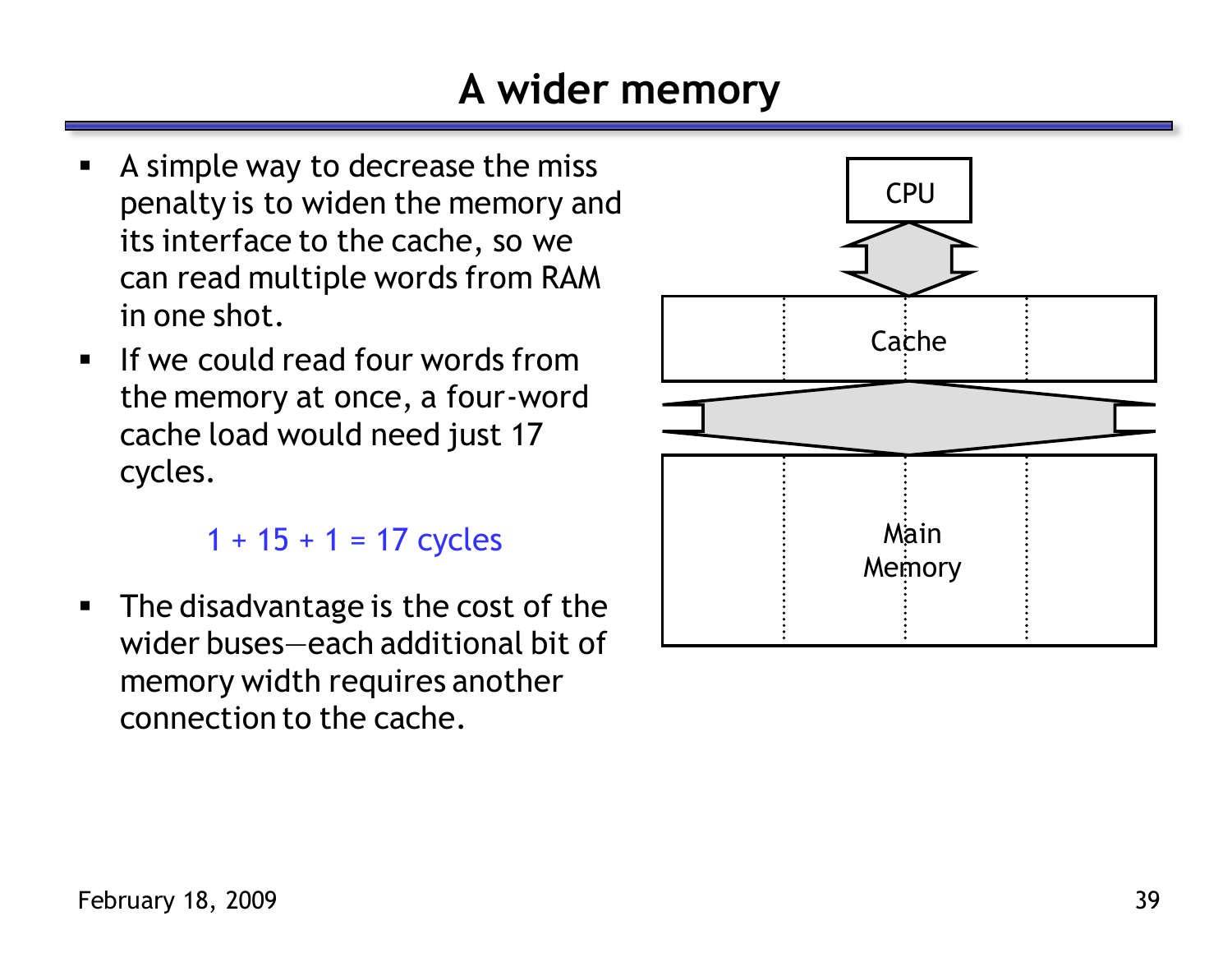## **An interleaved memory**

- Another approach is to interleave the memory, or split it into "banks" that can be accessed individually.
- **The main benefit is overlapping the** latencies of accessing each word.
- For example, if our main memory has four banks, each one byte wide, then we could load four bytes into a cache block in just 20 cycles.

 $1 + 15 + (4 \times 1) = 20$  cycles

- **Dur buses are still one byte wide** here, so four cycles are needed to transfer data to the caches.
- **This is cheaper than implementing** a four-byte bus, but not too much slower.

![](_page_34_Figure_7.jpeg)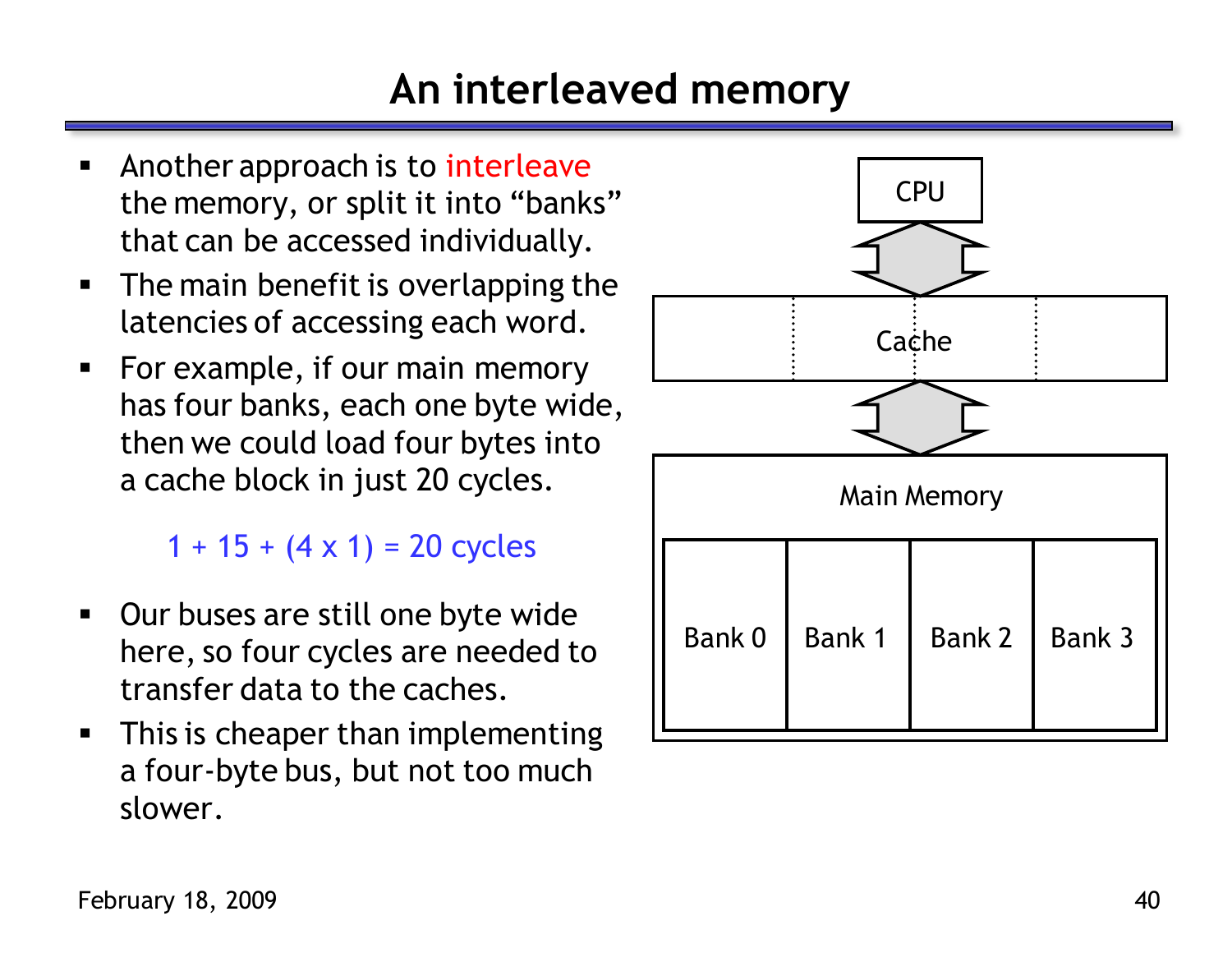### **Interleaved memory accesses**

![](_page_35_Figure_1.jpeg)

- Here is a diagram to show how the memory accesses can be interleaved.
	- The magenta cycles represent sending an address to a memory bank.
	- Each memory bank has a 15-cycle latency, and it takes another cycle (shown in blue) to return data from the memory.
- **This is the same basic idea as pipelining!** 
	- As soon as we request data from one memory bank, we can go ahead and request data from another bank as well.
	- Each individual load takes 17 clock cycles, but four overlapped loads require just 20 cycles.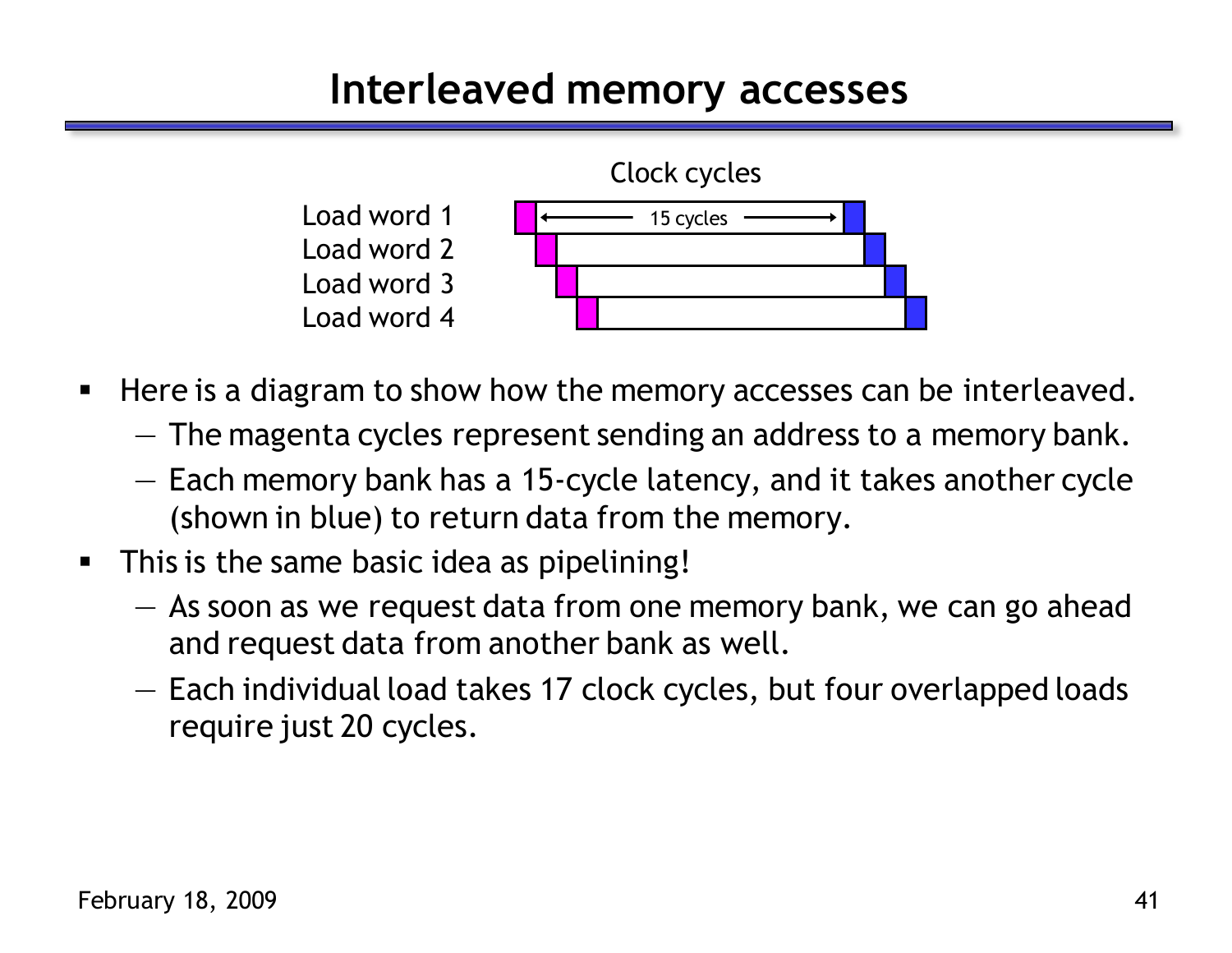**Increasing block size can improve hit rate (due to spatial locality), but** transfer time increases. Which cache configuration would be better?

|                   | Cache $#1$ | Cache $#2$ |
|-------------------|------------|------------|
| <b>Block size</b> | 32-bytes   | 64-bytes   |
| Miss rate         | 5%         | 4%         |

- Assume both caches have single cycle hit times. Memory accesses take 15 cycles, and the memory bus is 8-bytes wide:
	- i.e., an 16-byte memory access takes 18 cycles:
		- 1 (send address) + 15 (memory access) + 2 (two 8-byte transfers)

#### recall:  $AMAT = Hit time + (Miss rate × Miss penalty)$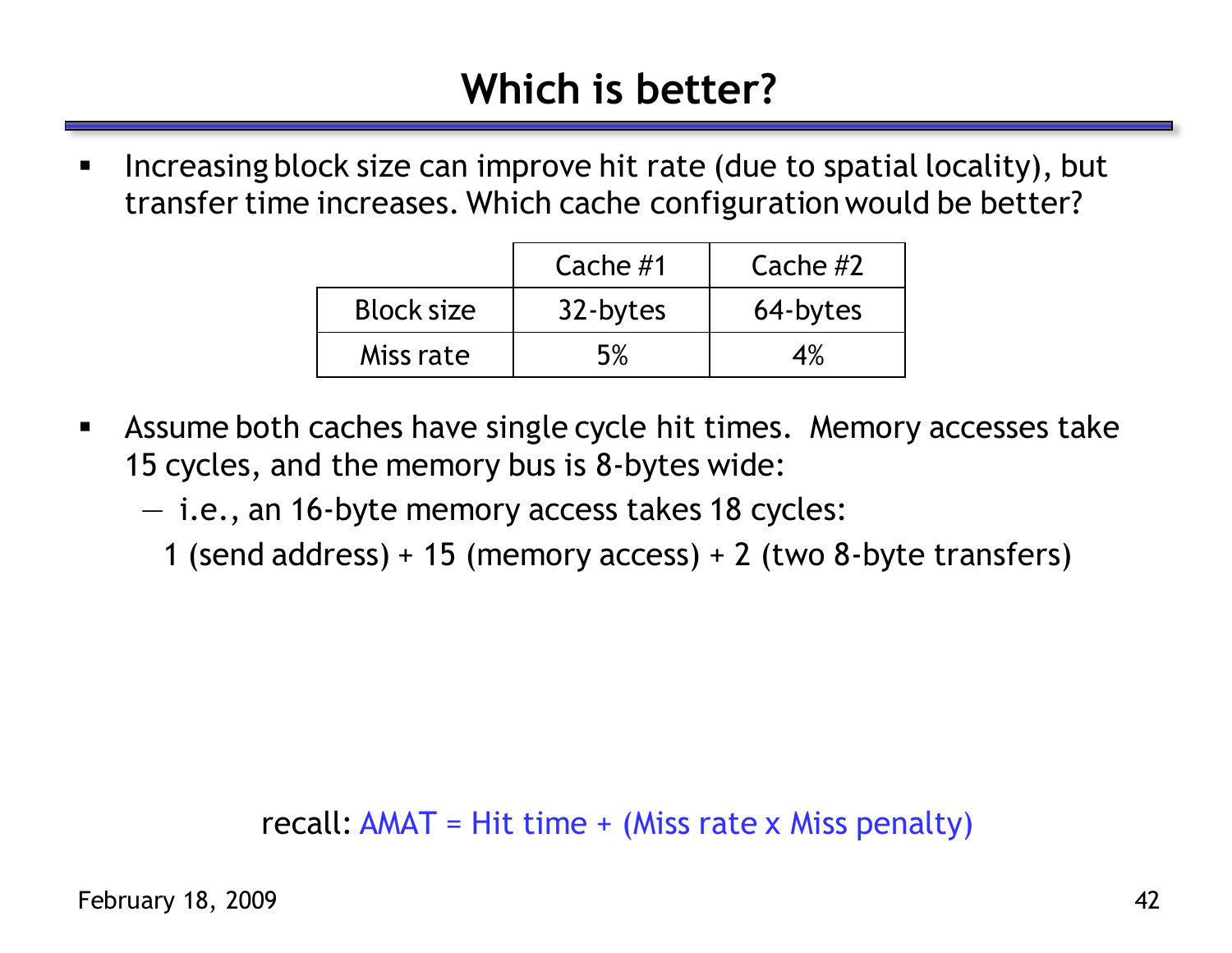Increasing block size can improve hit rate (due to spatial locality), but transfer time increases. Which cache configuration would be better?

|                   | Cache $#1$ | Cache $#2$ |
|-------------------|------------|------------|
| <b>Block size</b> | 32-bytes   | 64-bytes   |
| Miss rate         | 5%         | 4%         |

 Assume both caches have single cycle hit times. Memory accesses take 15 cycles, and the memory bus is 8-bytes wide:

— i.e., an 16-byte memory access takes 18 cycles:

1 (send address) + 15 (memory access) + 2 (two 8-byte transfers)

recall:  $AMAT = Hit time + (Miss rate x Miss penalty)$ Cache #1: Miss Penalty =  $1 + 15 + 32B/8B = 20$  cycles  $AMAT = 1 + (.05 * 20) = 2$  Cache #2: Miss Penalty =  $1 + 15 + 64B/8B = 24$  cycles AMAT = 1 + (.04 \* 24) = **~**1.96